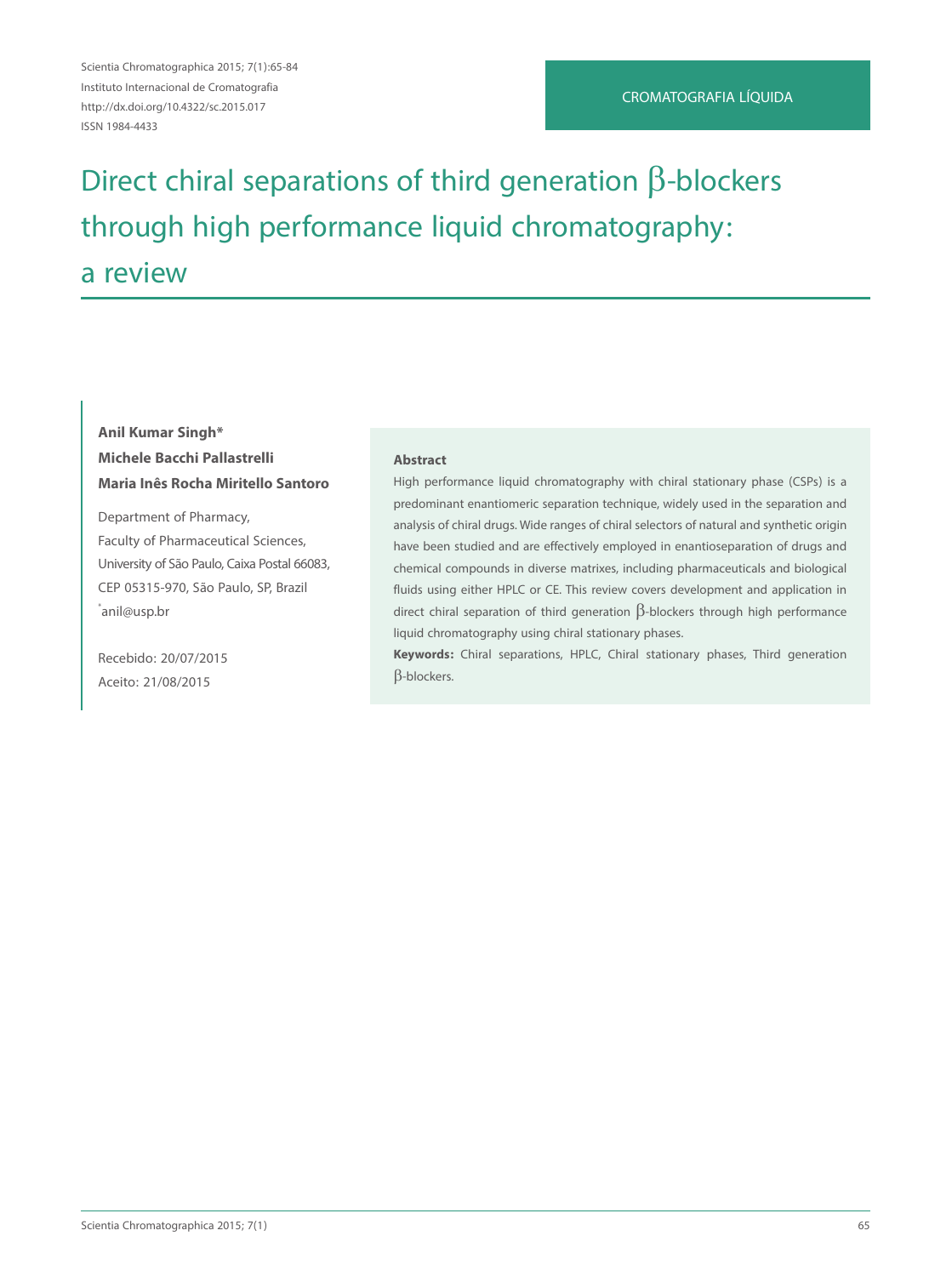#### **1. Introduction**

Historically, isomerism was ignored and chiral drugs were marketed as racemates, leading to tragic consequences<sup>[1-3]</sup> as well as well-known, everlasting, side effects. However, with the advance of science, it was possible to discover that most drugs exist in the optically active form and that the biological activity differs between the pairs of enantiomers $[4]$ .

Enantiomeric drugs have become increasingly important over the last 20-30 years, since about 56% of the drugs currently in use are chiral compounds, and 88% of these chiral synthetic drugs are used therapeutically as racemates<sup>[5]</sup>.

In an attempt to reduce side effects caused by drugs enantiomers, the Food and Drug Administration (FDA) and other worldwide regulatory agencies now recommend that the production of enantiomers should be made using enantioselective synthesis and the development of analytical methods to separate racemates that are of great importance $[6,7]$ .

From analytical standpoint, chiral drugs are very intriguing and sometimes neglected due to limitations in correlating physical and biological properties, especially due to limited availability of low cost separation methods. The escalating development of chiral drugs as single enantiomers or racemate demands development of chiral separation methods in order to assure proper patient health care. It is of utmost importance being able to separate and analyze chiral racemic drugs, so that it becomes possible to obtain the optimal treatment for the patient having an adequate therapeutic control<sup>[5]</sup>.

Many pharmaceutical compounds have chiral centers and regulatory requirement demands to prove the enantiomeric purity of chiral drugs $[7]$ . This interest can be attributed essentially to well-known fact that enantiomers of a racemic drug may have different pharmacological activities, as well as different pharmacokinetic and pharmacodynamic profiles<sup>[8,9]</sup>.

The qualitative and/or quantitative enantiomeric analysis can be achieved through detection and/or separation approach. That includes techniques such as polarimetry, NMR, isotopic dilution, calorimetry, enzymatic techniques, high performance liquid chromatography (HPLC), gas chromatography (GC) and capillary electrophoresis  $(CE)^{[1,10]}$ .

HPLC with chiral stationary phase (CSPs) and CE with chiral additives are the predominant chiral analytical techniques used in the separation and analysis of chiral drugs. Wide ranges of chiral selectors have been studied and are effectively employed in chiral analysis of enantiomers in pharmaceutical preparations and biological fluids using either HPLC or CE.

This review covers developments and applications in direct chiral separations of third generation β-blockers through high performance liquid chromatography using chiral stationary phases.

# **2. Difference of Enantiomers Activity**

Almost half of the drugs in use are chiral. It is well known that the pharmacological activity is restricted, in most cases, to one of the enantiomers and that can differ qualitatively and/or quantitatively amongst antipodes. The distomer (enantiomer with lesser activity) can show undesired side effects and in some cases even antagonistic and/or toxic effects. The enantiomers can differ in absorption, distribution, protein binding and affinity to the receptor. Furthermore, can even sometime follow completely distinct metabolic pathways<sup>[8,9,11]</sup>.

The  $\alpha_{_1}$  -receptors cause vasoconstriction, increase of peripheral resistance, and increase of arterial pressure. The  $\alpha$  activation cause contraction of smooth muscle relaxation. The activation of the  $\beta_1$ -receptor leads to increases in contractile force and heart rate. Activation of  $\beta_2$ -receptors leads to vascular and nonvascular smooth muscle relaxation<sup>[12-15]</sup>.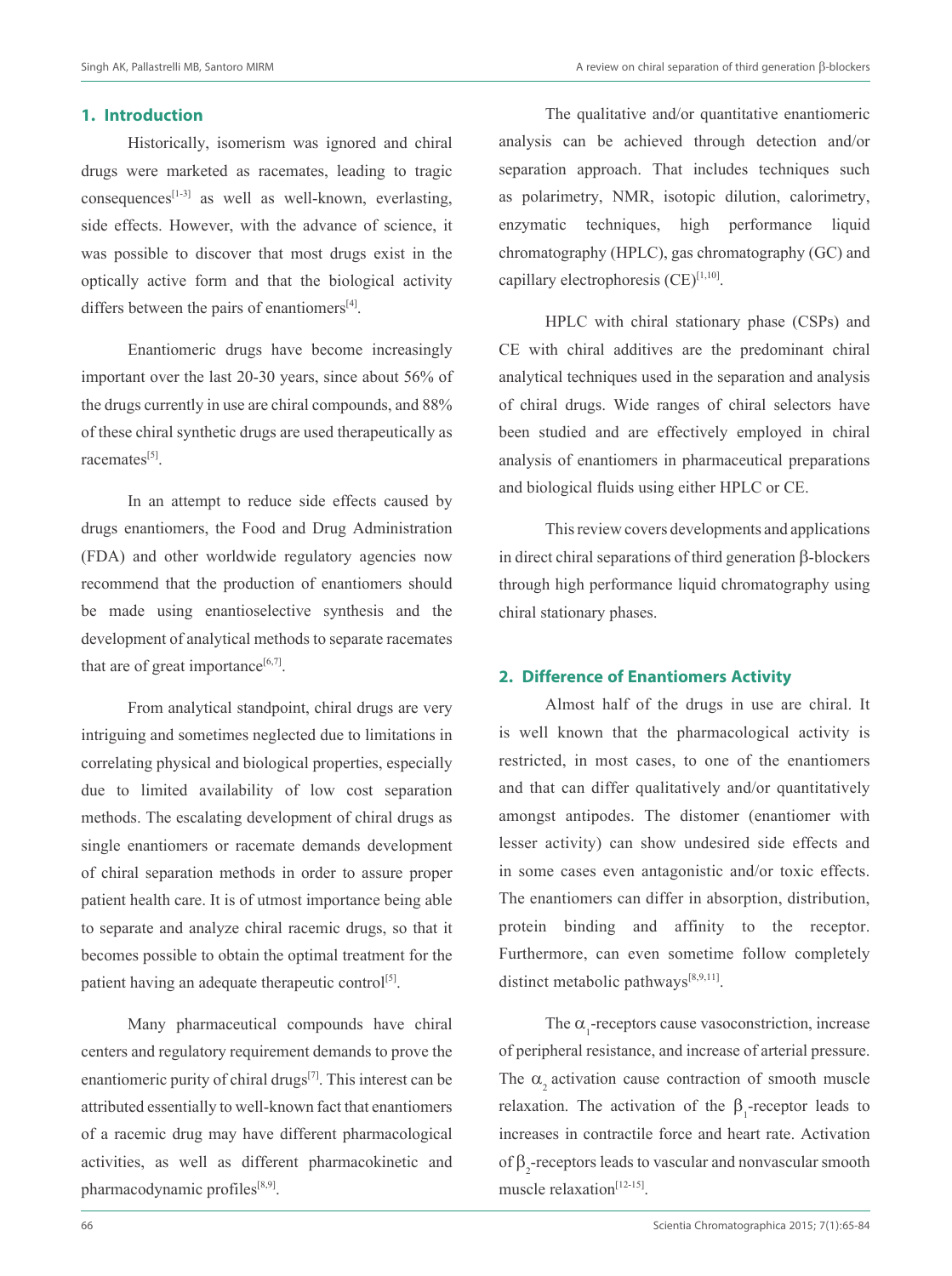The therapeutic effects of β-blockers are normally explained by their capacity to block the β-adrenoceptors, hindering the access of the endogenous agonists' noradrenaline and adrenaline<sup>[16]</sup>. These drugs can be classified based on their cardio-selectivity,  $\beta_1$  that act on heart adrenergic receptors and  $\beta_2$  that act on receptors found on bronchus, peripheral blood vessels, etc.

Most of these drugs, with or without intrinsic sympathomimetic activity can be sub-divided into three generations $[17]$ . The first-generation is composed of nonselective drugs, which blocks  $\beta_1$ - and  $\beta_2$ -adrenergic receptors and includes drugs such as propranolol, timolol, pindolol, nadolol and sotalol. The secondgeneration is composed of  $\beta_1$ -selective (cardioselective) drugs, and includes atenolol, bisoprolol and metoprolol. The third generation β-blockers provide additional vasodilation effects, which is most effective in rapid reduction of blood pressure. The β-blockers may also have α-receptor blocking effects (labetalol, carvedilol), intrinsic sympathomimetic effects (pindolol), or class III antiarrhythmic effects (sotalol)<sup>[18]</sup>.

In the 1970s and 1980s, another drug development effort aimed at improving the treatment of hypertension led to the conception of β-blockers with vasodilating activity<sup>[19]</sup>. Because of blockade of both  $\beta_1$  and  $\beta_2$ adrenergic receptors as well as other properties, third generation β-blockers possess a more comprehensive antiadrenergic profile than second-generation  $\beta_1$ selective compounds $[19]$ . Third generation includes bucindolol, carvedilol, labetalol and nebivolol<sup>[19]</sup>, that are discussed further in following section along with their stereoselective discriminative activities.

#### **2.1. Bucindolol**

Bucindolol (Figure 1) is a non-cardioselective β-blocker. It is reported to possess weak  $\alpha_1$ -blocking activity and direct mild vasodilation activity<sup>[19,20]</sup>. However, the degree of enantioselective affinity for different sympathomimetic receptors  $(\beta_1, \beta_2, \alpha_1, \alpha_2)$  is unclear. The myocardial stimulant activity as well as



**Figure 1.** Chemical structure of bucindolol.



**Figure 2.** Chemical structure of carvedilol.

vasodilator capacity of (-)-bucindolol is reported to be greater than  $(+)$ -bucindolol<sup>[9]</sup>. The racemic bucindolol hydrochloride was investigated in the management of hypertension, heart failure, and other cardiac disorders. However, its development was brought to an end. It has been suggested that it may be of benefit in a genetically identifiable subgroup of patients $[17,21]$ .

#### **2.2. Carvedilol**

Carvedilol (Figure 2) is a non-cardioselective β-blocker, which has vasodilating activity due to its  $\alpha_{_1}$ -blocking effect. Besides potent antioxidant activity, at higher doses, it also presents calcium-channel blocking activity. Its unique properties plays multiple adrenergic blockade ( $\beta_1$ ,  $\beta_2$  and  $\alpha_1$ ), as well as its antioxidants and anti-proliferative effect may be important to inhibit the progressive deterioration of ventricular dysfunction and heart failure<sup>[17,21]</sup>. Carvedilol is reported to have no intrinsic sympathomimetic activity and only weak membrane-stabilizing activity<sup>[20]</sup>. It is used in the management of hypertension and angina pectoris, and as an adjunct to standard therapy in symptomatic heart failure, besides being used to reduce mortality in patients with left ventricular dysfunction after myocardial infarction<sup>[9,21]</sup>.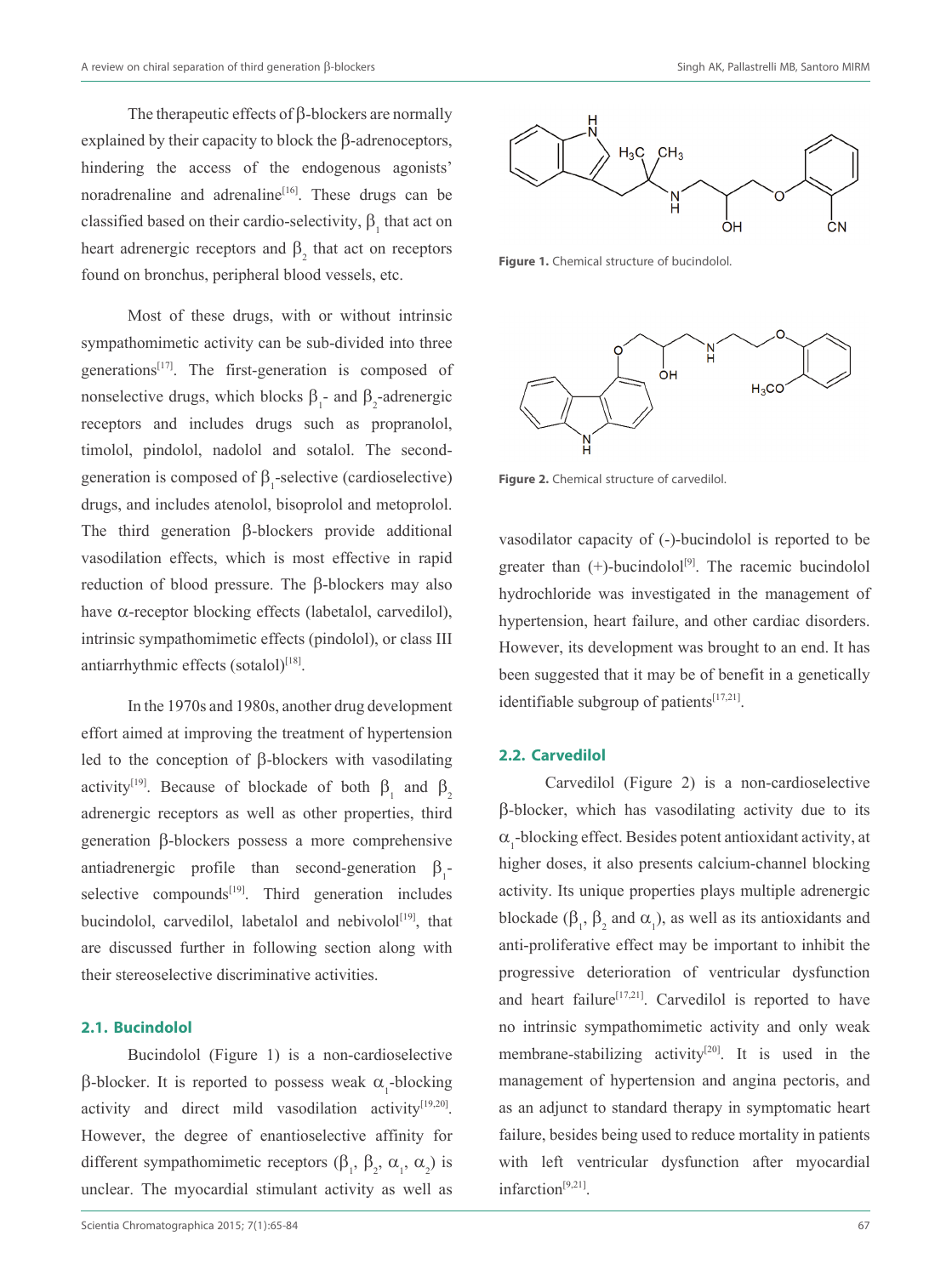The selective action of carvedilol on  $\beta_1$ -receptors is seven to eight fold greater than that on  $\beta_2$ -receptors, and as a result, at low doses  $( \leq 6.25 \text{ mg} \text{ twice a day})$  carvedilol predominantly presents  $\beta_1$  selective activity. Carvedilol and one of its metabolites have significant antioxidant properties, although in human subjects it is not clear whether blood levels are sufficient to manifest any effect. If these antioxidant properties were, in fact, active in subjects with heart failure, they would be expected to produce an anti-proliferating/growth-inhibiting effect [Bristow, 1998].

In recent years, it was found that the (S)-carvedilol is a potent competitive inhibitor at  $\beta_1$ -adrenoceptors, whereas the R-enantiomer is considerably less potent. In contrast, the enantiomers are essentially equipotent with respect to  $\alpha_1$ -adrenoceptor blockade. Thus, the vasodilator and antihypertensive effects of the drug arise due to  $\alpha_1$ -adrenoceptor blockade activity attributed to both enantiomers and the  $\beta_1$ -blockade from the S-enantiomer, which prevents reflex tachycardia. This gives the drug utility in congestive heart failure owing to the combination of decreased vascular resistance (α-adrenergic antagonism) and lack of reflex tachycardia (β-blockade)<sup>[9]</sup>.

Some of carvedilol metabolites have β-blocking and vasodilating activity. One metabolite has greater β-blocking activity than carvedilol but all have weaker vasodilating effects than carvedilol. The *o*-dimethyl-*p*hydroxyl and *m*-hydroxyl metabolites possess β-blocking activity. Its metabolism is stereoselective and plasma concentrations of  $R$  (+)-carvedilol are about 2 to 3 times higher than *S* (−)-carvedilol. The metabolism of carvedilol is subject to genetic polymorphism with poor metabolizers of debrisoquine having plasma-*R*(+)-carvedilol concentrations 2- to 3–fold higher than extensive metabolizers $[19,22]$ .

#### **2.3. Labetalol**

Labetalol (Figure 3) is a non-cardioselective β-blocker, which is administered as a combination of four stereoisomers (RR, SR, RS and SS). The RR isomer is mostly responsible for the β-blocking activity where as the SR isomer has predominantly potent  $α$ -adrenoceptor blocker activity. Both the RS and SS isomers, on the other hand, display weak antagonistic activities against  $\alpha$  and β-receptors. The reported sequential β-blocking activity is RR>SR; RR>RS; RR>SS whereas the reported sequential  $\alpha$ -blocking activity is SR>RR; SR>RS; SR>SS<sup>[9,21]</sup>.

According to reports, labetalol possess some intrinsic sympathomimetic and membrane-stabilizing activity. In addition, it has selective  $\alpha_{1}$ -blocking properties that decrease peripheral vascular resistance. The ratio of α- to β-blocking activity has been estimated to be about 1:3 after oral administration and 1:7 via intravenous route. Labetalol is available as hydrochloride and often used to induce hypotension, during surgery. Labetalol decreases blood pressure more rapidly than other  $\beta$ -blockers<sup>[21]</sup>.

#### **2.4. Nebivolol**

Nebivolol (Figure 4) is a cardioselective β-blocker that has vasodilating activity, which appears to be due to a direct action on the endothelium, possibly involving nitric oxide release. It lacks intrinsic sympathomimetic and membrane-stabilizing activity. Nebivolol is used in the management of hypertension, and as an adjunct to standard therapy in patients aged 70 years and older with stable chronic heart failure<sup>[21]</sup>. It has selectivity for  $\beta_1$ -receptors and vasodilatory effect is mediated through the L-arginine nitric oxide pathway. The aromatic hydroxylated and alicyclic oxidized metabolites have the same pharmacologic activity as the parent compound, whereas the N-dealkylated metabolite and glucuronides are inactive $[23]$ .



**Figure 3.** Chemical structure of labetalol.



**Figure 4.** Chemical structure of nebivolol.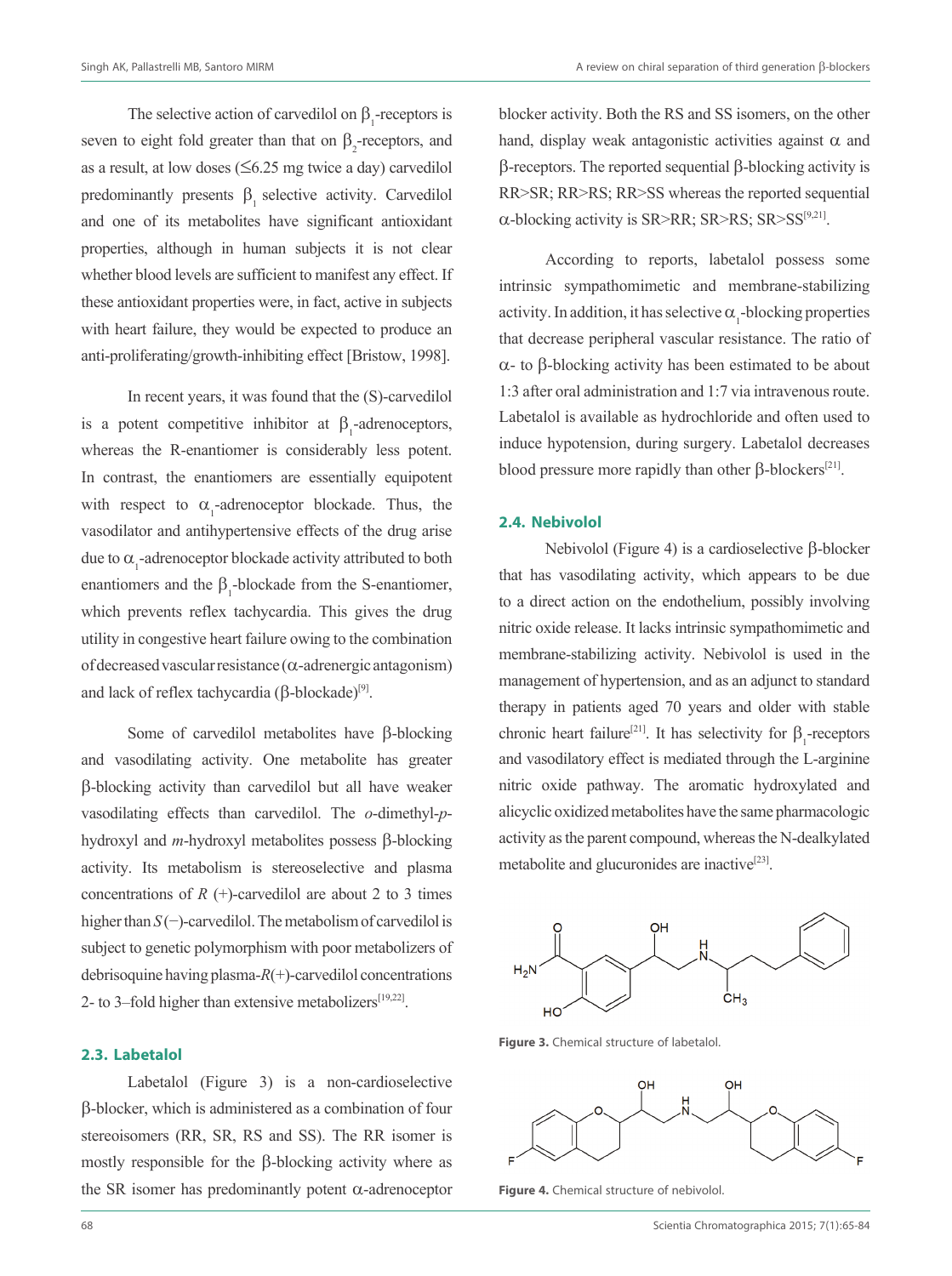The vasodilator properties of nebivolol are attributed to nitric oxide production. The addition of vasodilation to the pharmacologic profile of a β-blocker improves drug tolerability during initiation of therapy and up-titration by afterload reduction-related attenuation of the drop in cardiac output, which is associated with removal of β-adrenergic support of heart rate and contractility. The nitric oxide-potentiating activity of nebivolol might also produce an anti-proliferating effect<sup>[20]</sup>.

Nebivolol, have 4 chiral centers and consequently 16 stereoisomers ( $2^4 = 16$ ). Owing to the presence of a plane of symmetry, some of these isomers are identical and exist in the *meso* form. Accordingly, only ten stereoisomers are present namely, RSSR, SRRS, SRSR (=RSRS), SRRR (=RRRS), RSSS (=SSSR), RRRR, RSRR (RRSR), SRSS (SSRS), SSRR (RRSS), SSSS[24].

The  $\beta_1$ -adrenergic receptor binding activity of nebivolol resides predominantly in the (S,R,R,R) enantiomer, the (R,S,S,S)-enantiomer have less than one hundredth of the affinity towards  $\beta_1$ -receptor as compared to  $(S, R, R, R)$  antipode<sup>[25]</sup>. Moreover, it is interesting to

observe that the (-)-SSSR enantiomer potentiates the hypotensive effect of  $(+)$ -RRRS nebivolol enantiomer<sup>[26]</sup>.

## **3. Analytical Methods**

Despite the fact that, at large, β-blockers seem to be structurally similar, analytical methods for their enantiomers determination and quantitation has to be developed individually for each drug due to their different solubility, stability, optic characteristics, and interaction with chiral HPLC phases.

As mentioned earlier, distinct analytical approaches are used for enantiomeric analysis, including polarimetry, NMR, isotopic dilution, calorimetry and enzyme techniques beside modern separation techniques such as HPLC, GC and CE with chiral selectors. This review approaches only on direct chiral HPLC separation using chiral stationary phases (CSPs), and exclusively the method applied in the analysis of third generation β-blockers, namely bucindolol, carvedilol, labetalol and nebivolol listed in Tables 1 to 4. Even though bucindolol is included in this review, it's worth mention that a single analytical method was found in the literature<sup>[27]</sup>, perhaps due to its discontinuation.

**Table 1.** Enantiomeric separation of bucindolol described in literature using HPLC-CSP.

| <b>Analytical</b><br>system<br>(detection) | <b>Column</b>                                      | <b>Matrix</b> | <b>Mobile</b><br>phase                 | <b>Flow</b><br>$(mL.min^{-1})$ | Temp.               | <b>Time of</b><br>analysis | 1 <sup>st</sup><br>peak<br>(min) | 2 <sup>nd</sup><br>peak<br>(min) | Capacity<br>factor<br>(k') | Separation Resolution<br>factor<br>$(\alpha)$ | (Rs) | Author.<br>year |
|--------------------------------------------|----------------------------------------------------|---------------|----------------------------------------|--------------------------------|---------------------|----------------------------|----------------------------------|----------------------------------|----------------------------|-----------------------------------------------|------|-----------------|
| LC-UV<br>$(220 \; nm)$                     | Chiralpak<br>AD-H<br>$(250 \times 4.6 \text{ mm})$ | API           | Ethanol:diethylamine<br>(100:0.2, v/v) | 0.5                            | Room<br>temperature | $15$ min                   | N.I.                             | N.I.                             | $k1 = 1.0$<br>$k2 = 1.23$  | 1.23                                          | N.I. | 27              |

LC-UV: HPLC with ultraviolet detection; API: active pharmaceutical ingredient; N.I.: not informed.

|  | Table 2. Enantiomeric separation of carvedilol described in literature using HPLC-CSP. |  |  |  |  |  |  |  |  |  |  |
|--|----------------------------------------------------------------------------------------|--|--|--|--|--|--|--|--|--|--|
|--|----------------------------------------------------------------------------------------|--|--|--|--|--|--|--|--|--|--|

| Analytical<br>system<br>(detection) | Column                                                                                                                                                                                                                                                                                                        | <b>Matrix</b> | <b>Mobile</b><br>phase                                                                              | Flow<br>$(mL.min^{-1})$ | Temp. | <b>Time of</b><br>analysis | 1 <sup>st</sup><br>peak<br>(min) | 2 <sup>nd</sup><br>peak<br>(min) | Capacity<br>factor<br>(k') | Separation<br>factor<br>$(\alpha)$ | <b>Resolution</b><br>(Rs) | Ref. |
|-------------------------------------|---------------------------------------------------------------------------------------------------------------------------------------------------------------------------------------------------------------------------------------------------------------------------------------------------------------|---------------|-----------------------------------------------------------------------------------------------------|-------------------------|-------|----------------------------|----------------------------------|----------------------------------|----------------------------|------------------------------------|---------------------------|------|
| LC-FL<br>Ex: 254,<br>Em: 356nm)     | Chiralcel OD<br>$(250 \times 4.6 \text{ mm})$                                                                                                                                                                                                                                                                 | Urine         | Acetonitrile: water with (trifluoroacetic<br>acid and diethylamine, 0.05% each),<br>Gradient system | 0.3 to 1.0<br>gradient  | 25    | 50                         | 36.7                             | 41.3                             | $\overline{\phantom{a}}$   | $\sim$                             | $\sim$                    | 28   |
| LC-PDA                              | Chiralcel OD<br>$(250 \times 4.5 \text{ mm})$                                                                                                                                                                                                                                                                 | N.I.          | Heptane:isopropanol:diethylamine<br>(80:20:0.1, v/v/v)                                              | 0.6                     | 30    | $\sim$                     | $\sim$                           | >15                              |                            |                                    | $\frac{1}{2}$             | 29   |
| LC-PDA                              | Chiralcel OD<br>$(250 \times 4.5 \text{ mm})$<br>$\mathcal{L} = \{ \mathcal{L} \mid \mathcal{L} \in \mathcal{L} \}$ . The contract of the contract of the contract of the contract of the contract of the contract of the contract of the contract of the contract of the contract of the contract of the con | N.I.          | Heptane:ethanol:diethylamine<br>(80:20:0.1, v/v/v)                                                  | 0.6                     | 30    | $\sim$                     | $\sim$                           | >15                              | $\sim$<br>$\cdots$         |                                    | $\sim$<br>$\cdots$        | 29   |

letry; API: active pharmaceutical ingredient; N.I.: not infor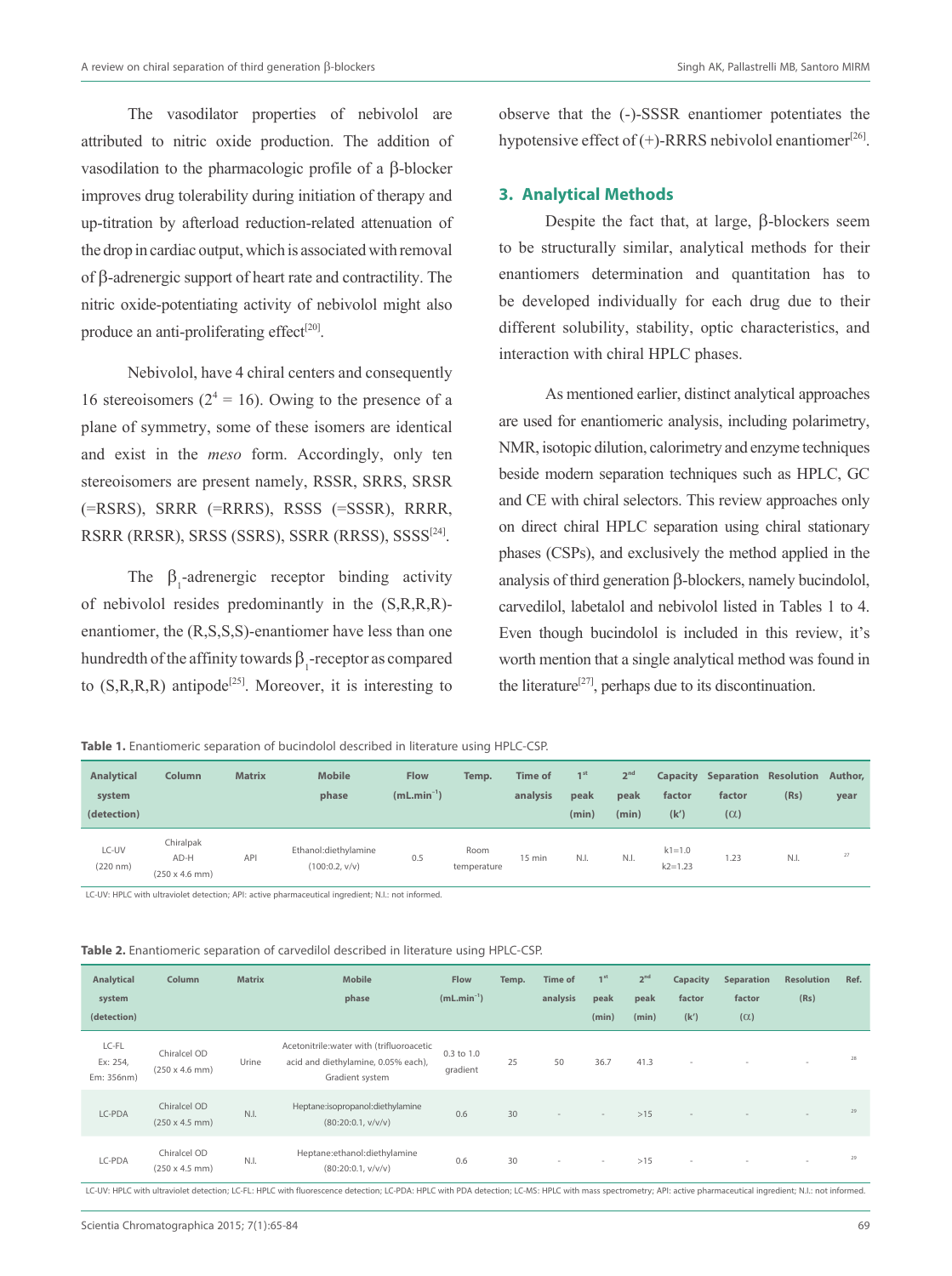| <b>Analytical</b><br>system<br>(detection) | Column                                                        | <b>Matrix</b>                | <b>Mobile</b><br>phase                                                                          | Flow<br>$(mL.min^{-1})$ | Temp.         | <b>Time of</b><br>analysis | $1st$<br>peak<br>(min) | $2^{nd}$<br>peak<br>(min) | Capacity<br>factor<br>(k') | <b>Separation</b><br>factor<br>$(\alpha)$ | <b>Resolution</b><br>(Rs) | Ref.   |
|--------------------------------------------|---------------------------------------------------------------|------------------------------|-------------------------------------------------------------------------------------------------|-------------------------|---------------|----------------------------|------------------------|---------------------------|----------------------------|-------------------------------------------|---------------------------|--------|
| LC-UV<br>(220nm)                           | Chiralcel OD-H<br>$(250 \times 4.6 \text{ mm})$               | API                          | Heptane:isopropanol:diethylamine<br>(90:10:0.1, v/v/v)                                          | 1.0                     | N.I.          | N.I.                       |                        |                           |                            |                                           | 0.00                      | 30     |
| LC-UV<br>(220nm)                           | Chiralcel OD-H<br>$(250 \times 4.6 \text{ mm})$               | API                          | Heptane:ethanol:diethylamine<br>(90:10:0.1, v/v/v)                                              | 1.0                     | N.I.          | N.I.                       |                        |                           |                            |                                           | 0.00                      | 30     |
| LC-UV<br>(220nm)                           | Lux Cellulose-I<br>(250 x 4.6 mm,<br>$5 \mu m$ )              | API                          | Acetonitrile:diethylamine<br>(100:0.1, v/v)                                                     | $\mathbf{1}$            | 20            |                            |                        |                           | $k1 = 7.7$<br>$k2 = 9.64$  | 1.25                                      |                           | 31     |
| LC-UV<br>(220nm)                           | Lux Cellulose-2<br>(250 x 4.6 mm,<br>$5 \mu m$ )              | API                          | Acetonitrile:diethylamine:formic acid<br>(100:0.1:0.1, v/v/v)                                   | $\mathbf{1}$            | 20            |                            |                        |                           | $k1 = 2.0$<br>$k2 = 3.11$  | 1.6                                       |                           | 31     |
| LC-UV<br>(220nm)                           | Sepapak 2<br>$(250 \times 4.6 \text{ mm})$                    | API                          | Acetonitrile:diethylamine:trifluoro<br>acetic acid<br>(100:0.1:0.1, v/v/v)                      | 0.5                     | N.I.          | N.I.                       |                        |                           |                            |                                           | 0.00                      | 32     |
| LC-UV<br>(220nm)                           | Sepapak 2<br>$(250 \times 4.6 \text{ mm})$                    | API                          | Methanol:diethylamine:trifluoro<br>acetic acid<br>(100:0.1:0.1, v/v/v)                          | 0.5                     | N.I.          | N.I.                       |                        |                           |                            |                                           | 0.00                      | 32     |
| LC-UV<br>(220nm)                           | Sepapak 2<br>$(250 \times 4.6 \text{ mm})$                    | API                          | Ethanol:diethylamine:trifluoroacetic acid<br>(100:0.1:0.1, v/v/v)                               | 0.5                     | N.I.          | N.I.                       |                        |                           |                            |                                           | 0.00                      | 32     |
| LC-UV<br>(220nm)                           | Sepapak 3<br>$(250 \times 4.6 \text{ mm})$                    | API                          | Heptane:ethanol:diethylamine<br>(90:10:0.1, v/v/v)                                              | 1.0                     | N.I.          | N.I.                       |                        |                           |                            |                                           | 1.56                      | 30     |
| LC-UV<br>(220nm)                           | Sepapak 3<br>$(250 \times 4.6 \text{ mm})$                    | API                          | Acetonitrile:diethylamine:trifluoro<br>acetic acid<br>(100:0.1:0.1, v/v/v)                      | 0.5                     | N.I.          | N.I.                       |                        |                           |                            |                                           | 0.00                      | 32     |
| LC-UV<br>(220nm)                           | Sepapak 3<br>$(250 \times 4.6 \text{ mm})$                    | API                          | Methanol:diethylamine:trifluoro<br>acetic acid<br>(100:0.1:0.1, v/v/v)                          | 0.5                     | N.I.          | N.I.                       |                        |                           |                            |                                           | 0.00                      | 32     |
| LC-UV<br>(220nm)                           | Sepapak 3<br>$(250 \times 4.6 \text{ mm})$                    | API                          | Ethanol:diethylamine:trifluoro<br>acetic acid<br>(100:0.1:0.1, v/v/v)                           | 0.5                     | N.I.          | N.I.                       |                        |                           |                            |                                           | 0.00                      | 32     |
| LC-UV<br>(220nm)                           | Lux <sup>®</sup> Cellulose-4<br>$(250 \times 4.6 \text{ mm})$ | $N.I.$                       | CO <sub>.</sub> /(Methanol:0.10%<br>Isopropanol:IPA:0.10% trifluoroacetic<br>acid), 80/20 (v/v) | 3.0                     | 30            |                            |                        |                           |                            |                                           | 1.61                      | 33     |
| LC-UV<br>(220nm)                           | Lux Cellulose-4<br>(250 x 4.6 mm,<br>$5 \mu m$ )              | API                          | Acetonitrile: formic acid<br>(100:0.1, v/v)                                                     | $\mathbf{1}$            | 20            |                            |                        |                           | $k1 = 5.1$<br>$k2 = 6.5$   | 1.27                                      |                           | $31\,$ |
| LC-UV<br>(220nm)                           | Lux Cellulose-4<br>(250 x 4.6 mm,<br>$5 \mu m$ )              | API                          | Acetonitrile:diethylamine:formic acid<br>(100:0.1:0.1, v/v/v)                                   | $\mathbf{1}$            | $20\,$        |                            |                        |                           | $k1 = 6.9$<br>$k2 = 9.2$   | 1.33                                      |                           | 31     |
| $LC-FL$<br>Ex: 284,<br>Em: 343nm)          | Chiralpak AD<br>$(2.0 \times 250 \text{ mm})$                 | Whole<br>blood and<br>plasma | Hexane:isopropanol:diethylamine<br>(78:22:1, v/v)                                               | 0.3                     | 45            | 25                         | $10$                   | 15                        |                            |                                           |                           | 34     |
| LC-FL<br>Ex: 284,<br>Em: 343nm)            | Chiralpak AD<br>(250 x 2.0 mm,<br>$5 \mu m$ )                 | Plasma                       | Hexane:isopropanol:diethylamine<br>(78:22:1, v/v)                                               | 0.3                     | Room<br>temp. |                            |                        |                           | $k1 = 1.2$<br>$k2 = 2.0$   | 1.7                                       |                           | 34     |
| LC-UV<br>(220nm)                           | Chiralpak AD-H<br>$(250 \times 4.6 \text{ mm})$               | API                          | Ethanol (100, v/v)                                                                              | 0.5                     | Room<br>temp. | 120 min                    | N.I.                   | N.I.                      | $\mathbb{N}$ .             | $\mathbb{N}$ .<br>I.                      | $\mathbb{N}$ .            | 35     |
| LC-UV<br>(220nm)                           | Lux Amylose-2<br>$(150 \times 4.6 \text{ mm})$                | $\mathbb{N}$ . $\mathbb{I}.$ | Heptane:ethanol:diethylamine or<br>triethylamine (80:20:0.1)                                    | 1.0                     | 20            |                            |                        |                           | $k1 = 4.40$                |                                           | 2.04                      | 36     |
| LC-UV<br>(220nm)                           | Lux Amylose-2<br>$(150 \times 4.6 \text{ mm})$                | $N.I.$                       | Heptane:ethanol:diethylamine or<br>triethylamine (70:30:0.1)                                    | $1.0\,$                 | 20            |                            |                        |                           | $k1 = 2.21 -$              |                                           | 1.67                      | 36     |

LC-UV: HPLC with ultraviolet detection; LC-FL: HPLC with fluorescence detection; LC-PDA: HPLC with PDA detection; LC-MS: HPLC with mass spectrometry; API: active pharmaceutical ingredient; N.I.: not informed.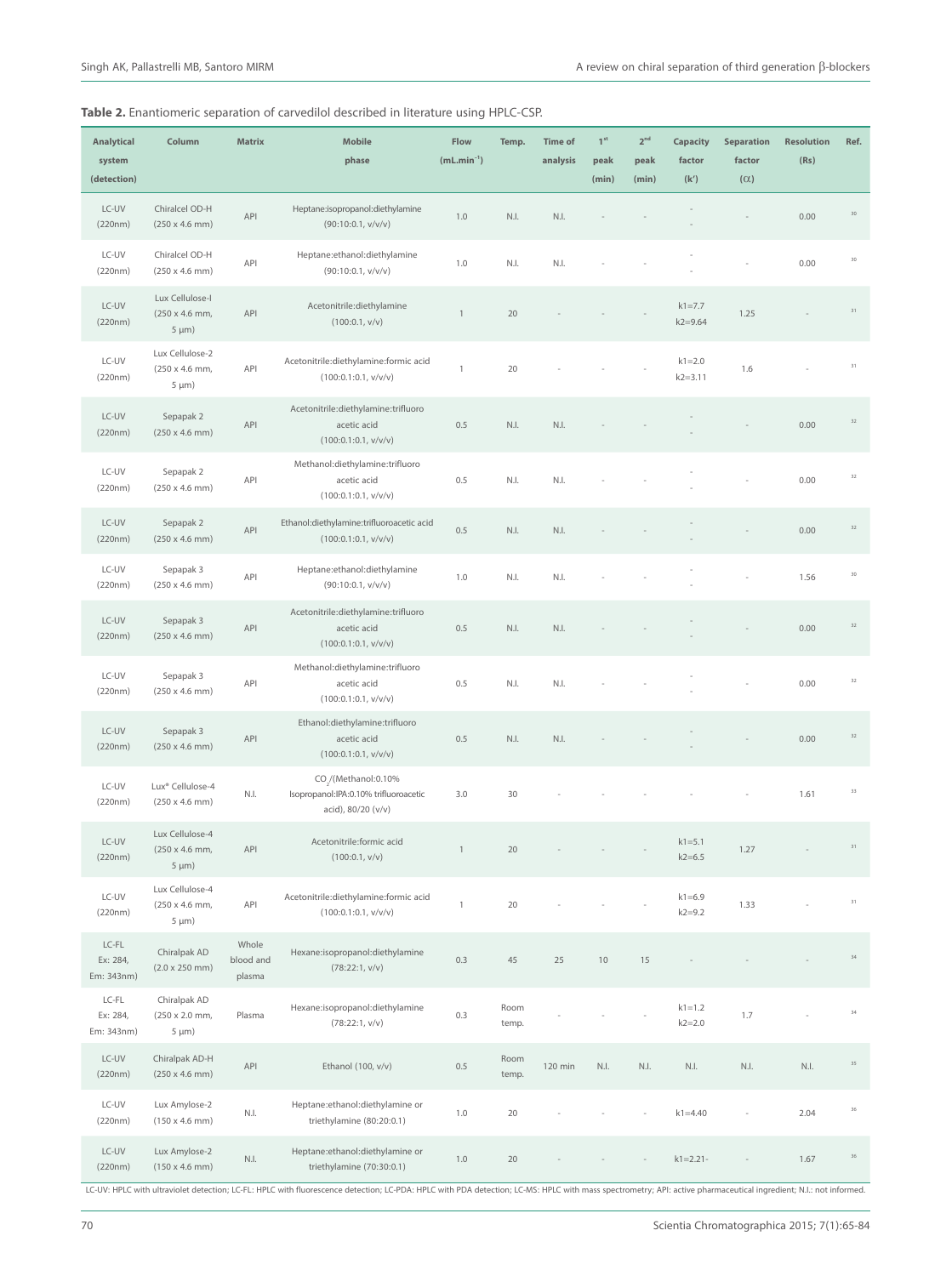| <b>Analytical</b><br>system<br>(detection) | Column                                                                  | <b>Matrix</b> | <b>Mobile</b><br>phase                                                                       | Flow<br>$(mL.min^{-1})$ | Temp.         | <b>Time of</b><br>analysis | $1^{\rm st}$<br>peak<br>(min) | 2 <sup>nd</sup><br>peak<br>(min) | Capacity<br>factor<br>(k') | <b>Separation</b><br>factor<br>$(\alpha)$ | <b>Resolution</b><br>(Rs) | Ref.   |
|--------------------------------------------|-------------------------------------------------------------------------|---------------|----------------------------------------------------------------------------------------------|-------------------------|---------------|----------------------------|-------------------------------|----------------------------------|----------------------------|-------------------------------------------|---------------------------|--------|
| LC-PDA                                     | Lux Amylose-2<br>$(250 \times 4.6 \text{ mm})$                          | N.I.          | Heptane:ethanol:diethylamine<br>$(80:20:0.1 \text{ v/v/v})$                                  | 1.0                     | 20            |                            |                               |                                  | $k1 = 4.40$                |                                           | 2.04                      | 37     |
| LC-PDA                                     | Lux Amylose-2<br>$(250 \times 4.6 \text{ mm})$                          | API           | Acetonitrile:20 mM borate buffer<br>(pH 9)- (50:50 v/v/v)                                    | 0.5                     | Room<br>temp. | N.I.                       | N.I.                          | N.I.                             | $k2 = 3.30$                | N.I.                                      | 1.97                      | 38     |
| LC-UV<br>(220nm)                           | Chiralcel OD-RH<br>$(150 \times 4.6 \text{ mm})$                        | API           | Acetonitrile:diethylamine:trifluoro<br>acetic acid (100:0.1:0.1, v/v/v)                      | 0.5                     | N.I.          | N.I.                       |                               |                                  |                            |                                           | 0.66                      | 32     |
| LC-UV<br>(220nm)                           | Chiralcel OD-RH<br>$(150 \times 4.6 \text{ mm})$                        | API           | Methanol:diethylamine:trifluoro acetic<br>acid (100:0.1:0.1, v/v/v)                          | 0.5                     | N.I.          | N.I.                       |                               |                                  |                            |                                           | 1.66                      | 32     |
| LC-UV<br>(250nm)                           | Chiralcel OD-RH<br>$(150 \times 4.6 \text{ mm})$                        | API           | Acetonitrile:50 mM/L sodium<br>perchlorate, pH 5.5 (35:65)                                   | 0.3                     | N.I.          | 35                         |                               |                                  |                            |                                           |                           | 39     |
| $LC-FL$<br>Ex: 285,<br>Em: 355nm)          | Chiralcel OD-RH<br>$(150 \times 4.6 \text{ mm})$                        | plasma        | 50 mM sodium acetate, pH 6.0:<br>acetonitrile (10:90, v/v)                                   | $\,$ 1 $\,$             | 35            | 18                         |                               |                                  |                            |                                           |                           | 40     |
| LC-UV<br>(220nm)                           | Chiralpak AD-RH<br>$(150 \times 4.6 \text{ mm})$                        | API           | Acetonitrile:diethylamine:trifluoro<br>acetic acid<br>(100:0.1:0.1, v/v/v)                   | 0.5                     | N.I.          | N.I.                       |                               |                                  |                            |                                           | 0.00                      | 32     |
| LC-UV<br>(220nm)                           | Chiralpak AD-RH<br>$(150 \times 4.6 \text{ mm})$                        | API           | Methanol:diethylamine:trifluoroacetic<br>acid (100:0.1:0.1, v/v/v)                           | 0.5                     | N.I.          | N.I.                       |                               |                                  |                            |                                           | 0.00                      | 32     |
| LC-UV<br>(220nm)                           | Chiralcel OJ-R<br>$(150 \times 4.6 \text{ mm})$                         | API           | Acetonitrile:diethylamine:trifluoro<br>acetic acid (100:0.1:0.1, v/v/v)                      | 0.5                     | N.I.          | N.I.                       |                               |                                  |                            |                                           | 0.00                      | 32     |
| LC-UV<br>(220nm)                           | Chiralcel OJ-R<br>$(150 \times 4.6 \text{ mm})$                         | API           | Methanol:diethylamine:trifluoroacetic<br>acid (100:0.1:0.1, v/v/v)                           | 0.5                     | N.I.          | N.I.                       |                               |                                  |                            |                                           | 0.00                      | 32     |
| LC-UV<br>(220nm)                           | Chiralpak AD-H<br>(250 x 4.6 mm,<br>$5 \mu m$ )                         | API           | Isopropanol:diethylamine<br>(100:0.1, v/v/v)                                                 | $\mathbf{1}$            | 20            |                            |                               |                                  | $k1 = 1.29$<br>$k2 = 3.1$  | 2.4                                       |                           | 31     |
| LC-UV<br>(220nm)                           | Chiralpak AD-H<br>(250 x 4.6 mm,<br>$5 \mu m$ )                         | API           | Isoproponol:diethylamine:formic acid<br>(100:0.1:0.1, v/v/v)                                 | $\mathbf{1}$            | 20            |                            |                               |                                  | $k1 = 0.61$<br>$k2 = 0.97$ | 1.58                                      |                           | 31     |
| LC-UV<br>(220nm)                           | Chiralpak AS-RH<br>$(150 \times 4.6 \text{ mm})$                        | API           | Acetonitrile:diethylamine:trifluoro<br>acetic acid (100:0.1:0.1, v/v/v)                      | 0.5                     | N.I.          | N.I.                       |                               |                                  |                            |                                           | 0.00                      | 32     |
| LC-UV<br>(220nm)                           | Chiralpak AS-RH<br>$(150 \times 4.6 \text{ mm})$                        | API           | Methanol:diethylamine:trifluoroacetic<br>acid (100:0.1:0.1, v/v/v)                           | 0.5                     | N.I.          | N.I.                       |                               |                                  |                            |                                           | 0.00                      | 32     |
| LC-FL<br>Ex: 284,<br>Em: 343nm)            | Phenomenex 3022<br>$(250 \times 3.2 \text{ mm})$                        | Serum         | Hexane:dichloromethane:ethanol<br>(50:35:15, v/v/v), and 0.25% (v/v)<br>trifluoroacetic acid | 0.55                    | N.I.          | 25                         |                               |                                  |                            |                                           |                           | $41\,$ |
| LC-PDA                                     | Chiral AGP<br>$(120 \times 4.5 \text{ mm})$                             | N.I.          | Isopropanol:0.02M phosphate<br>buffer, pH 4.6 (10:90, v/v)                                   | 0.8                     | Room<br>temp. |                            |                               |                                  |                            | 1.23                                      |                           | $42\,$ |
| LC-MS<br>(407 > 100)                       | Chirobiotic T<br>(250 x 4.6 mm,<br>$5 \mu m$ )                          | Plasma        | Methanol:acetic acid:diethylamine<br>(100:0.15:0.05, v/v/v)                                  | $\mathbf{1}$            | Room<br>temp. |                            |                               |                                  | $k1 = 2.0$<br>$k2 = 2.1$   | 1.1                                       |                           | 43     |
| $LC-UV$<br>(241nm)                         | Imprinted polymer<br>$(\Sigma)$ -propranolol<br>CSP (Ground)            | N.I.          | Acetonitrile:20 mM phosphate<br>buffer, pH 5.1 (70:30)                                       |                         | 40            |                            | 53.8                          | 74.5                             |                            | 1.4                                       | 0.4                       | 44     |
| LC-UV<br>(241nm)                           | Imprinted polymer<br>$(\Sigma)$ -propranolol<br>CSP<br>(Silica-grafted) | N.I.          | Acetonitrile:20 mM phosphate<br>buffer, pH 5.1 (70:30)                                       |                         | 40            |                            | 34.1                          | 34.1                             |                            | 1.0                                       | 0.0                       | 44     |
| LC-UV<br>(241nm)                           | Imprinted polymer<br>$(\Sigma)$ -propranolol<br>CSP (Beads)             | N.I.          | Acetonitrile:20 mM phosphate<br>buffer, pH 5.1 (70:30)                                       |                         | 40            |                            | 27.27                         | 38.0                             |                            | 1.4                                       | 0.1                       | 44     |

LC-UV: HPLC with ultraviolet detection; LC-FL: HPLC with fluorescence detection; LC-PDA: HPLC with PDA detection; LC-MS: HPLC with mass spectrometry; API: active pharmaceutical ingredient; N.I.: not informed.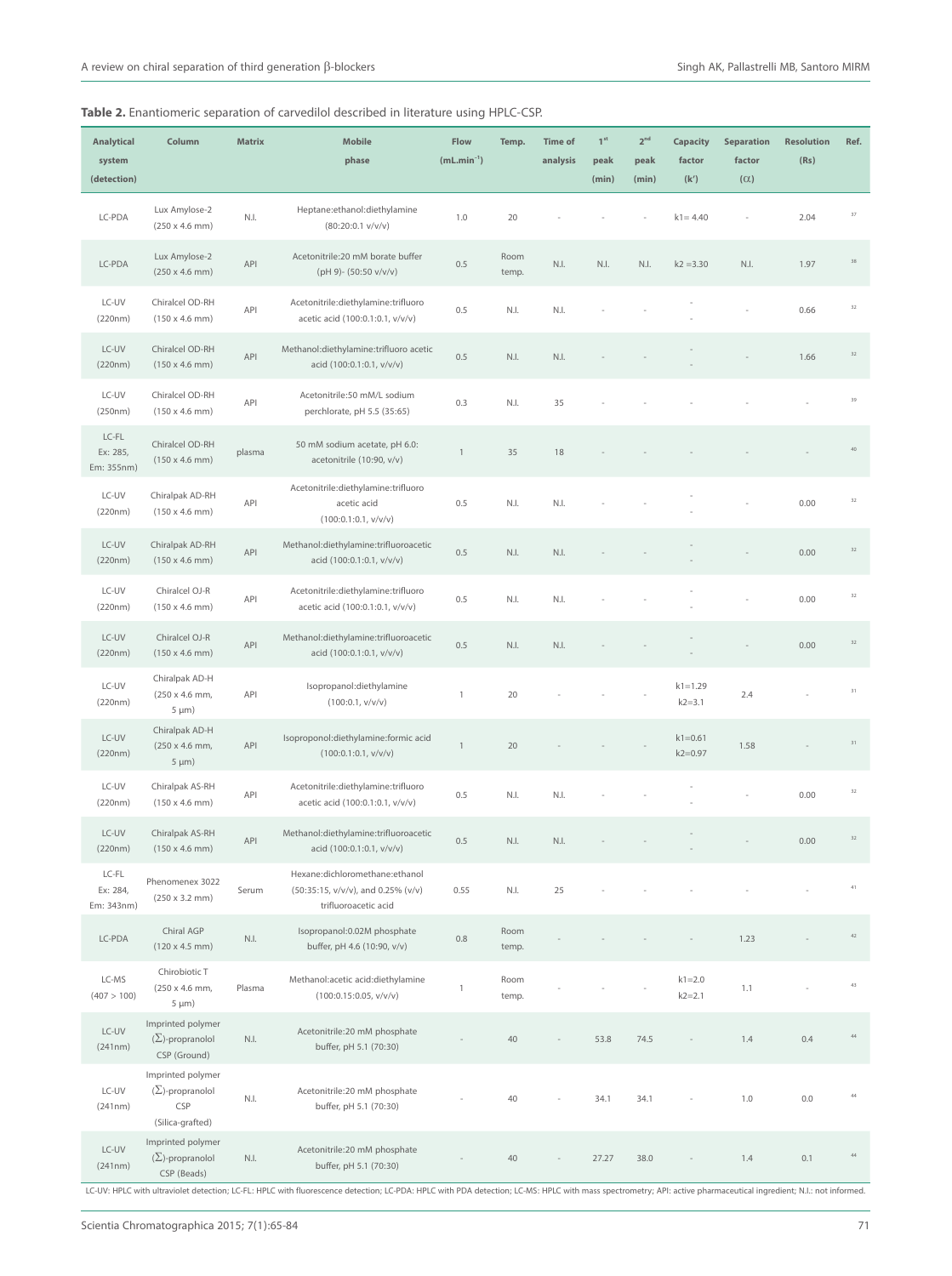| <b>Analytical</b><br>system     | Column                                                          | <b>Matrix</b> | <b>Mobile</b><br>phase                                                            | <b>Flow</b><br>$(mL.min-1)$ | Temp.<br>$(^{\circ}C)$ | <b>Time of</b><br>analysis<br>(min) | 1 <sup>st</sup><br>peak<br>(min) | 2 <sup>nd</sup><br>peak<br>(min) | <b>Capacity</b><br>factor<br>(k')                     | <b>Separation Resolution</b><br>factor<br>$(\alpha)$ | (Rs) | Ref.            |
|---------------------------------|-----------------------------------------------------------------|---------------|-----------------------------------------------------------------------------------|-----------------------------|------------------------|-------------------------------------|----------------------------------|----------------------------------|-------------------------------------------------------|------------------------------------------------------|------|-----------------|
| LC-UV<br>(254nm)                | Cyclobond-I                                                     | API           | Acetonitrile:methanol:acetic<br>acid:triethylamine<br>(98:2:0.8:0.6, v/v/v/v)     | 1.0                         | 25                     | N.I.                                | N.I.                             | N.I.                             | $K1 = 8.8$<br>$k2 = 9.2$<br>$k3 = 9.5$<br>$k4 = 10.3$ | $Q(1=1.0)$<br>$0.2 = 1.0$<br>$0.3 = 1.1$             | N.I. | 45              |
| LC-FL<br>Ex: 220.<br>Em: 412nm) | Chirex 3022<br>$(250 \times 4.0 \text{ mm})$                    | Plasma        | Hexane:1,2-dichloroethane:ethanol:<br>trifluoroacetic acid (56:35:9:0.25)         | 0.6                         | 25                     | 60                                  | N.I.                             | N.I.                             | $k1 = 3.7$<br>$k2 = 4.3$<br>$k3 = 5.1$<br>$k4 = 6.3$  | $Q(1=1.2)$<br>$Q2 = 1.2$<br>$(1, 3) = 1.2$           | N.I. |                 |
| LC-FL<br>Ex: 230,<br>Em: 400nm) | $\alpha$ -acid glyco-<br>protein<br>$(100 \times 4 \text{ mm})$ | Plasma        | 0.02 mM phosphate buffer with<br>0.015 M tetrabutylammonium<br>phosphate, pH 7.1  | 0.5                         | Room<br>temp.          | 40                                  | N.I.                             | N.I.                             | $k1 = 3.9$<br>$k2 = 4.9$<br>$k3 = 6.2$<br>$k4 = 7.7$  | $Q = 1.2$<br>$0.2 = 1.3$<br>$0.3 = 1.2$              | N.I. | 47              |
| LC-UV<br>(225nm)                | Teicoplanin<br>chiral column<br>$(300 \times 4.6 \text{ mm})$   | API           | Methanol:acetic acid:triethylamine<br>(100:0.05:0.05, v/v/v/v)                    | 1.0                         | Room<br>temp.          | 40                                  | N.I.                             | N.I.                             | $k1 = 2.0$<br>$k2 = 2.2$<br>$k3 = 2.83$               | $Q(1=1.1)$<br>$Q2 = 1.3$                             | N.I. | 48              |
| LC-UV<br>(225nm)                | Three Chirex<br>3022<br>(50mm x 4.6mm)                          | API           | Hexane:dichloromethane:metanol:<br>trifluoroacetic acid<br>(55:35:9:0.5, v/v/v/v) | 1.0                         | Room<br>temp.          | 40                                  | N.I.                             | N.I.                             | $k1 = 2.0$<br>$k2 = 2.2$<br>$k3 = 2.83$               | $Q(1=1.1)$<br>$0.2 = 1.3$                            | N.I. | 49              |
| LC-UV<br>(220nm)                | Chiralpak AD-H<br>$(250 \times 4.6 \text{ mm})$                 | API           | Heptane:ethanol:diethylamine<br>(90:10:0.1, v/v/v)                                | 1.0                         | N.I.                   |                                     |                                  |                                  |                                                       | 0.75/0.91/1.63                                       |      | 30              |
| LC-UV<br>(220nm)                | Chiralcel OD-H<br>$(250 \times 4.6 \text{ mm})$                 | API           | Heptane:isopropanol:diethylamine<br>(90:10:0.1, v/v/v)                            | 1.0                         | N.I.                   |                                     |                                  |                                  |                                                       | 0.00                                                 |      | 30              |
| LC-UV<br>(220nm)                | Chiralcel OD-H<br>$(250 \times 4.6 \text{ mm})$                 | API           | Heptane:ethanol:diethylamine<br>(90:10:0.1, v/v/v)                                | 1.0                         | N.I.                   |                                     |                                  |                                  |                                                       | 0.00                                                 |      | 30              |
| LC-UV<br>(220nm)                | Sepapak 3<br>$(250 \times 4.6 \text{ mm})$                      | API           | Heptane:ethanol:diethylamine<br>(90:10:0.1, v/v/v)                                | 1.0                         | N.I.                   |                                     |                                  |                                  |                                                       | 0.56                                                 |      | 30              |
| LC-UV<br>(220nm)                | Sepapak 2<br>$(250 \times 4.6 \text{ mm})$                      | API           | Acetonitrile:diethylamine:trifluoro<br>acetic acid (100:0.1:0.1, v/v/v)           | 0.5                         | N.I.                   |                                     |                                  |                                  |                                                       | 0.00                                                 |      | 30 <sup>°</sup> |
| LC-UV<br>(220nm)                | Sepapak 2<br>$(250 \times 4.6 \text{ mm})$                      | API           | Methanol:diethylamine:trifluoro<br>acetic acid (100:0.1:0.1, v/v/v)               | 0.5                         | N.I.                   |                                     |                                  |                                  |                                                       | 0.00                                                 |      | 30              |
| LC-UV<br>(220nm)                | Sepapak 2<br>$(250 \times 4.6 \text{ mm})$                      | API           | Ethanol:diethylamine:trifluoroacetic<br>acid (100:0.1:0.1, v/v/v)                 | 0.5                         | N.I.                   |                                     |                                  |                                  |                                                       | 0.00                                                 |      | 30              |
| LC-UV<br>(220nm)                | Sepapak 3<br>$(250 \times 4.6 \text{ mm})$                      | API           | Acetonitrile:diethylamine:trifluoro<br>acetic acid (100:0.1:0.1, v/v/v)           | 0.5                         | N.I.                   |                                     |                                  |                                  |                                                       | 0.00                                                 |      | 30              |
| LC-UV<br>(220nm)                | Sepapak 3<br>$(250 \times 4.6 \text{ mm})$                      | API           | Methanol:diethylamine:trifluoro<br>acetic acid (100:0.1:0.1, v/v/v)               | 0.5                         | N.I.                   |                                     |                                  |                                  |                                                       | 0.00                                                 |      | $30\,$          |
| LC-UV<br>(220nm)                | Sepapak 3<br>$(250 \times 4.6 \text{ mm})$                      | API           | Ethanol:diethylamine:trifluoroacetic<br>acid (100:0.1:0.1, v/v/v)                 | 0.5                         | N.I.                   |                                     |                                  |                                  |                                                       |                                                      |      | 30              |
| LC-UV<br>(220nm)                | Chiralpak AD-RH<br>$(150 \times 4.6 \text{ mm})$                | API           | Acetonitrile:diethylamine:trifluoroac<br>etic acid (100:0.1:0.1, v/v/v)           | 0.5                         | N.I.                   |                                     |                                  |                                  |                                                       |                                                      |      | 30              |
| LC-UV<br>(220nm)                | Chiralpak AD-RH<br>$(150 \times 4.6 \text{ mm})$                | API           | Methanol:diethylamine:trifluoro<br>acetic acid (100:0.1:0.1, v/v/v)               | 0.5                         | N.I.                   |                                     |                                  |                                  |                                                       |                                                      |      | 30              |
| LC-UV<br>(220nm)                | Chiralcel OD-RH<br>$(150 \times 4.6 \text{ mm})$                | API           | Acetonitrile:diethylamine:trifluoro<br>acetic acid (100:0.1:0.1, v/v/v)           | 0.5                         | N.I.                   |                                     |                                  |                                  |                                                       |                                                      |      | $30\,$          |
| LC-UV<br>(220nm)                | Chiralcel OD-RH<br>$(150 \times 4.6 \text{ mm})$                | API           | Methanol:diethylamine:trifluoro<br>acetic acid (100:0.1:0.1, v/v/v)               | 0.5                         | N.I.                   |                                     |                                  |                                  |                                                       |                                                      |      | $30\,$          |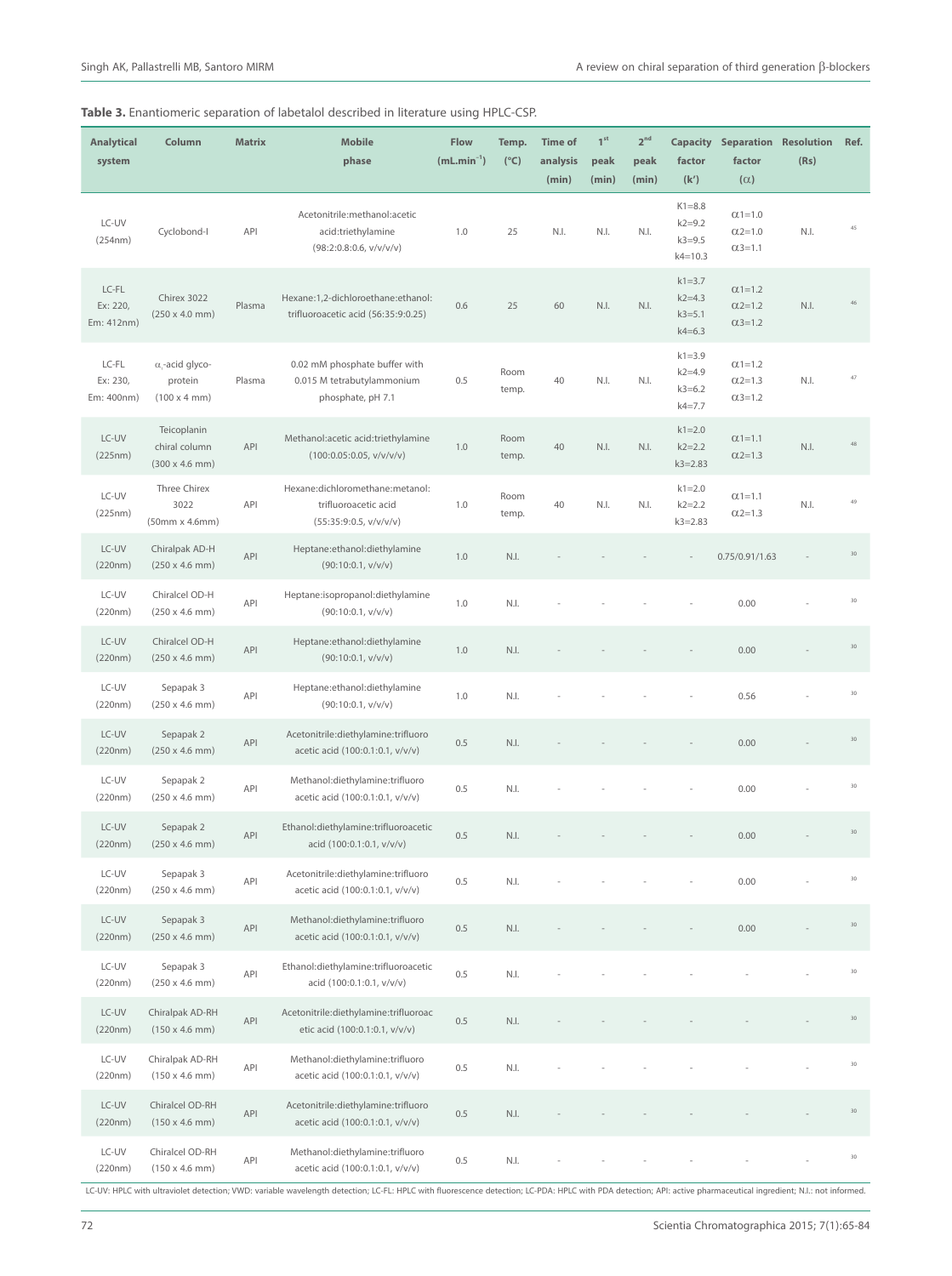| <b>Analytical</b><br>system | Column                                                                                                                                       | <b>Matrix</b> | <b>Mobile</b><br>phase                                                                  | Flow<br>$(mL.min-1)$ | Temp.<br>$(^{\circ}C)$ | <b>Time of</b><br>analysis<br>(min) | 1 <sup>st</sup><br>peak<br>(min) | 2 <sup>nd</sup><br>peak<br>(min) | factor<br>(k')                            | <b>Capacity Separation Resolution</b><br>factor<br>$(\alpha)$ | (Rs)         | Ref.   |
|-----------------------------|----------------------------------------------------------------------------------------------------------------------------------------------|---------------|-----------------------------------------------------------------------------------------|----------------------|------------------------|-------------------------------------|----------------------------------|----------------------------------|-------------------------------------------|---------------------------------------------------------------|--------------|--------|
| LC-UV<br>(220nm)            | Chiralpak AS-RH<br>$(150 \times 4.6 \text{ mm})$                                                                                             | API           | Acetonitrile:diethylamine:trifluoro<br>acetic acid (100:0.1:0.1, v/v/v)                 | 0.5                  | N.I.                   |                                     |                                  |                                  |                                           |                                                               |              | 30     |
| LC-UV<br>(220nm)            | Chiralpak AS-RH<br>$(150 \times 4.6 \text{ mm})$                                                                                             | API           | Methanol:diethylamine:trifluoro<br>acetic acid (100:0.1:0.1, v/v/v)                     | 0.5                  | N.I.                   |                                     |                                  |                                  |                                           |                                                               |              | 30     |
| LC-UV<br>(220nm)            | Chiralcel OJ-R<br>$(150 \times 4.6 \text{ mm})$                                                                                              | API           | Acetonitrile:diethylamine:trifluoro<br>acetic acid (100:0.1:0.1, v/v/v)                 | 0.5                  | N.I.                   |                                     |                                  |                                  |                                           |                                                               |              | 30     |
| LC-UV<br>(220nm)            | Chiralcel OJ-R<br>$(150 \times 4.6 \text{ mm})$                                                                                              | API           | Methanol:diethylamine:trifluoro<br>acetic acid (100:0.1:0.1, v/v/v)                     | 0.5                  | N.I.                   |                                     |                                  |                                  |                                           |                                                               |              | 30     |
| LC-PDA                      | Chiral-HSA<br>$(100 \, \text{mm} \times 4.0 \, \text{mm})$                                                                                   | API           | 0.01 M Phosphate<br>buffer at pH 7.0                                                    | 0.5                  | N.I.                   |                                     |                                  |                                  | $k1 = 9.8$<br>$k2 = 12.4$                 | 1.26                                                          | 1.87         | 50     |
| LC-PDA                      | Chiral-AGP<br>$(100 \, \text{mm} \times 4.0 \, \text{mm})$                                                                                   | API           | Methanol:0.01M phosphate buffer<br>at pH 7.0, 10:90 (v/v)                               | 0.9                  | N.I.                   |                                     |                                  |                                  | $k1 = 22.3$<br>$k2 = 25.2$<br>$k3 = 29.7$ | 1.13/1.18                                                     | 1.11<br>1.56 | 50     |
| LC-PDA                      | Chiral-AGP<br>$(100 \, \text{mm} \times 4.0 \, \text{mm})$                                                                                   | API           | Methanol: 0.01 M phosphate<br>buffer at pH 7.0, 10:90 (v/v),<br>1 mM dimethyloctylamine | 0.9                  | N.I.                   |                                     |                                  |                                  | $k1 = 10.5$<br>$k2 = 12.8$                | 1.22                                                          |              | 50     |
| LC-PDA                      | Chiral-AGP<br>$(100$ mm $\times$ 4.0 mm)                                                                                                     | API           | Methanol: 0.01 M phosphate<br>buffer at pH 7.0, 10:90 (v/v),<br>2 mM dimethyloctylamine | 0.9                  | N.I.                   |                                     |                                  |                                  | $k1 = 8.9$<br>$k2 = 10.3$                 | 1.17                                                          |              | 50     |
| LC-PDA                      | Chiral-AGP<br>$(100 \, \text{mm} \times 4.0 \, \text{mm})$                                                                                   | API           | Methanol: 0.01 M phosphate<br>buffer at pH 7.0, 10:90 (v/v),<br>3 mM dimethyloctylamine | 0.9                  | N.I.                   |                                     |                                  |                                  | $k1 = 7.87$                               |                                                               |              | 50     |
| LC-PDA                      | Chiral-AGP<br>$(100 \, \text{mm} \times 4.0 \, \text{mm})$                                                                                   | API           | Methanol: 0.01 M phosphate<br>buffer at pH 7.0, 10:90 (v/v),<br>4 mM dimethyloctylamine | 0.9                  | N.I.                   |                                     |                                  |                                  | $k1 = 7.26$                               |                                                               |              | 50     |
| LC-UV<br>(220nm)            | Cellulose with<br>benzoate at<br>the position<br>2 and 3 and a<br>meta-substituted<br>phenylcarbamate<br>at the 6 position                   | API           | Hexane:isopropanol<br>(80:20, v/v)                                                      | 1.0                  | N.I.                   |                                     |                                  |                                  | $k1 = 2.53$                               |                                                               | 1.00         | 51     |
| LC-UV<br>(220nm)            | Cellulose with<br>a 3,5-dimethyl-<br>phenylcarbamate<br>ate the 2 and 3<br>positions and a<br>phenylethylcar-<br>bamate at the 6<br>position | API           | Hexane:isopropanol (80:20)<br>containing 10 mM<br>octanoic acid                         | 1.0                  | N.I.                   |                                     |                                  |                                  | $k1 = 2.11$                               |                                                               | 1.27         | 51     |
| LC-UV<br>(220nm)            | Cellulose with<br>3,5-dimethylphe-<br>nylcarbamate<br>at the 2 and 3<br>positions and a<br>para-substituted<br>benzoate at the 6<br>position | API           | Hexane:isopropanol (80:20)<br>containing 10 mM<br>diethylamine                          | 1.0                  | N.I.                   |                                     |                                  |                                  | $k1 = 3.50$                               |                                                               | 1.00         | $51\,$ |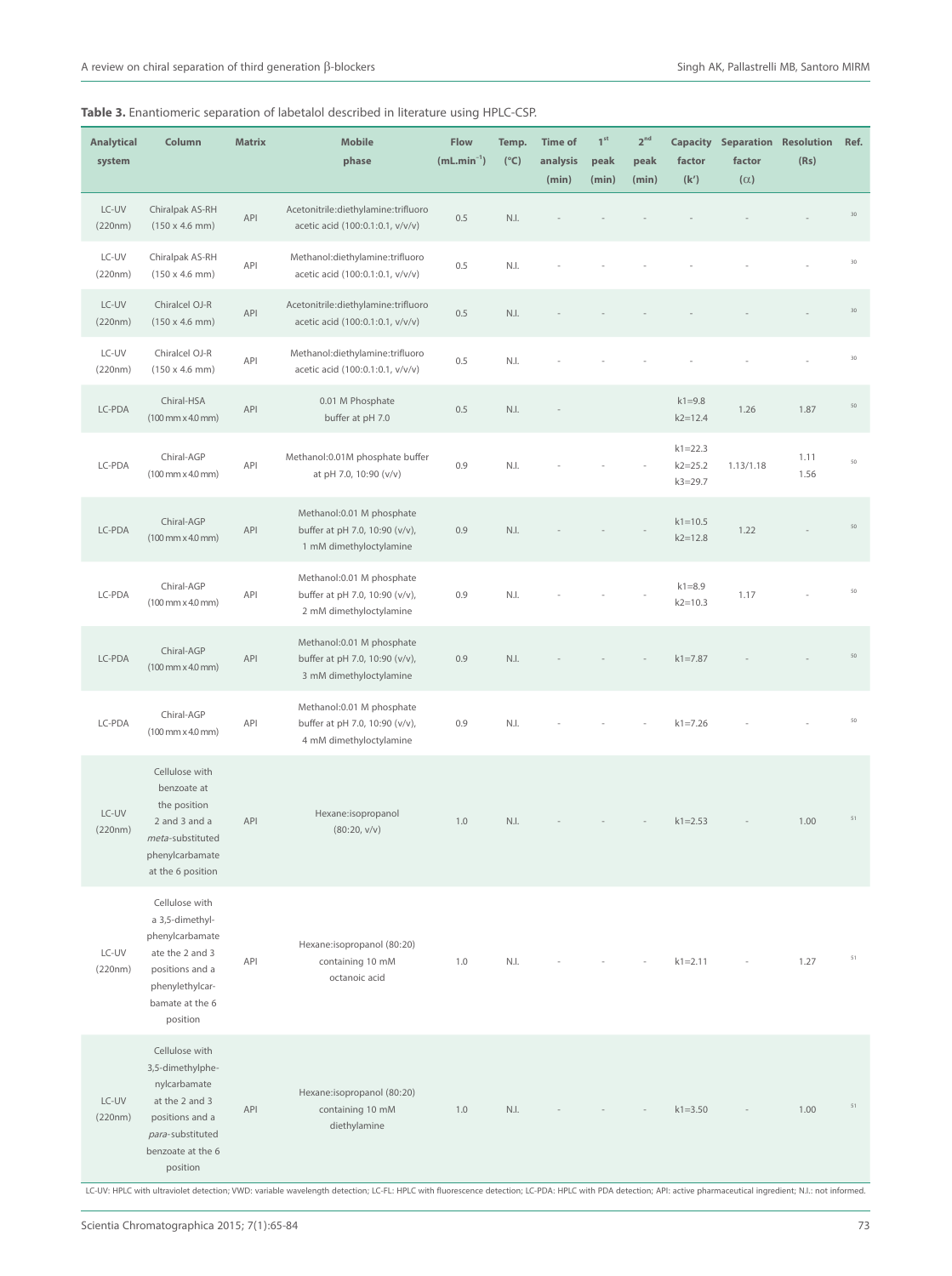| <b>Analytical</b><br>system     | Column                                                                                                                       | <b>Matrix</b>     | <b>Mobile</b><br>phase                                                                   | <b>Flow</b><br>$(mL.min^{-1})$ | Temp.<br>$(^{\circ}C)$ | <b>Time of</b><br>analysis<br>(min) | 1 <sup>st</sup><br>peak<br>(min) | 2 <sup>nd</sup><br>peak<br>(min) | factor<br>(k') | <b>Capacity Separation Resolution</b><br>factor<br>$(\alpha)$ | (Rs) | Ref.   |
|---------------------------------|------------------------------------------------------------------------------------------------------------------------------|-------------------|------------------------------------------------------------------------------------------|--------------------------------|------------------------|-------------------------------------|----------------------------------|----------------------------------|----------------|---------------------------------------------------------------|------|--------|
| LC-PDA                          | Labmade -<br>Dinitrophenyl<br>ether substituted<br>$\beta$ -cyclodextrin                                                     | N.I.              | Methanol:water:triethylammonium<br>acetate (20:80:0.1), pH 4.1                           | 1.0                            | Room<br>temp.          |                                     |                                  |                                  | $k1 = 8.54$    |                                                               | 1.05 | 52     |
| LC-PDA                          | Labmade -<br>Dinitrophenyl<br>ether substituted<br>$\beta$ -cyclodextrin                                                     | N.I.              | Methanol:water:triethylammonium<br>acetate (25:75:0.1), pH 4.1                           | 1.0                            | Room<br>temp.          |                                     |                                  |                                  | $k1 = 5.34$    |                                                               | 1.03 | 52     |
| LC-PDA                          | Rifamycin-capped<br>$(3-(2-O-\beta-$<br>cyclodextrin)-2-<br>hydroxypropoxy)-<br>propylsilyl-<br>appended silica<br>particles | N.I.              | Methanol: water (40:60)                                                                  | N.I.                           | Room<br>temp.          |                                     |                                  |                                  | $k1 = 1.48$    |                                                               | 1.10 | 53     |
| LC-UV<br>(VWD)                  | EnantioPac<br>$(100 \times 4.0 \text{ mm})$                                                                                  | N.I.              | 0.32 M ethylene glycol + 0.1 M<br>sodium chloride in 0.02 M<br>phosphate buffer, pH 7.0  | 0.3                            | 20                     |                                     |                                  |                                  | $k1 = 27$      |                                                               | 1.69 | 54     |
| LC-UV<br>(VWD)                  | EnantioPac<br>$(100 \times 4.0 \text{ mm})$                                                                                  | N.I.              | 1.29 M ethylene glycol + 0.1 M<br>sodium chloride in 0.02 M<br>phosphate buffer, pH 7.0  | 0.3                            | 20                     |                                     |                                  |                                  | $k1=12$        |                                                               | 1.64 | 54     |
| LC-UV<br>(VWD)                  | EnantioPac<br>$(100 \times 4.0 \text{ mm})$                                                                                  | N.I.              | 0.25 M propylene glycol + 0.1 M<br>sodium chloride in 0.02 M<br>phosphate buffer, pH 7.0 | 0.3                            | 20                     |                                     |                                  |                                  | $k1=19$        |                                                               | 1.71 | $54\,$ |
| LC-UV<br>(VWD)                  | EnantioPac<br>$(100 \times 4.0 \text{ mm})$                                                                                  | N.I.              | 1,2 butanediol + 0.1 M sodium<br>chloride in 0.02 M phosphate<br>buffer, pH 7.0          | 0.3                            | 20                     |                                     |                                  |                                  | $k1 = 8.4$     |                                                               | 1.27 | $54\,$ |
| LC-UV<br>(VWD)                  | EnantioPac<br>$(100 \times 4.0 \text{ mm})$                                                                                  | N.I.              | $0.44$ M ethanol + 0.1 M sodium<br>chloride in 0.02 M phosphate<br>buffer, pH 7.0        | 0.3                            | 20                     |                                     |                                  |                                  | $k1 = 15$      |                                                               | 1.45 | $54\,$ |
| LC-UV<br>(VWD)                  | <b>EnantioPac</b><br>$(100 \times 4.0 \text{ mm})$                                                                           | N.I.              | 1.74 M ethanol + 0.1 M sodium<br>chloride in 0.02 M phosphate<br>buffer, pH 7.0          | 0.3                            | 20                     |                                     |                                  |                                  | $k1 = 5.2$     |                                                               | 1.12 | $54\,$ |
| LC-UV<br>(VWD)                  | <b>EnantioPac</b><br>$(100 \times 4.0 \text{ mm})$                                                                           | N.I.              | 0.33 M 2-propanol + 0.1 M sodium<br>chloride in 0.02 M phosphate<br>buffer, pH 7.0       | 0.3                            | 20                     |                                     |                                  |                                  | $k1 = 9.7$     |                                                               | 1.19 | $54\,$ |
| LC-UV<br>(VWD)                  | EnantioPac<br>$(100 \times 4.0 \text{ mm})$                                                                                  | N.I.              | 0.01 M octanoic acid in 0.02 M<br>phosphate buffer, pH 7.0                               | 0.3                            | 20                     |                                     |                                  |                                  | $k1 = 11.8$    |                                                               | 1.35 | $54\,$ |
| LC-UV<br>(VWD)                  | EnantioPac<br>$(100 \times 4.0 \text{ mm})$                                                                                  | $\mathbb{N}$ . I. | 0.03 M octanoic acid in 0.02 M<br>phosphate buffer, pH 7.0                               | 0.3                            | 20                     |                                     |                                  |                                  | $k1 = 9.8$     |                                                               | 1.17 | $54\,$ |
| LC-UV<br>(VWD)                  | EnantioPac<br>$(100 \times 4.0 \text{ mm})$                                                                                  | N.I.              | 0.05 M octanoic acid in 0.02 M<br>phosphate buffer, pH 7.0                               | 0.3                            | 20                     |                                     |                                  |                                  | $k1 = 7.4$     |                                                               | 1.14 | $54\,$ |
| LC-FL<br>Ex: 330,<br>Em: 418nm) | Chiral-AGP                                                                                                                   | Plasma            | 0.02 M NaH2PO4 buffer, 0.1 M<br>tetrabutylammonium<br>hydrogen bromide, pH 7.1           | 0.7                            | N.I.                   |                                     |                                  |                                  |                |                                                               |      | 55     |
| LC-UV<br>(254nm)                | Labmade -<br>cellulose tris<br>(3,5-dimethyl-<br>phenylcarba-<br>matecoated on<br>zirconia CSP                               | API               | 2-Propanol:n-hexane:ethanolamine<br>$(10:90:0.05 \text{ v/v})$                           | 1.0                            | 25                     |                                     |                                  |                                  | $k1 = 10$      |                                                               | 1.0  | 56     |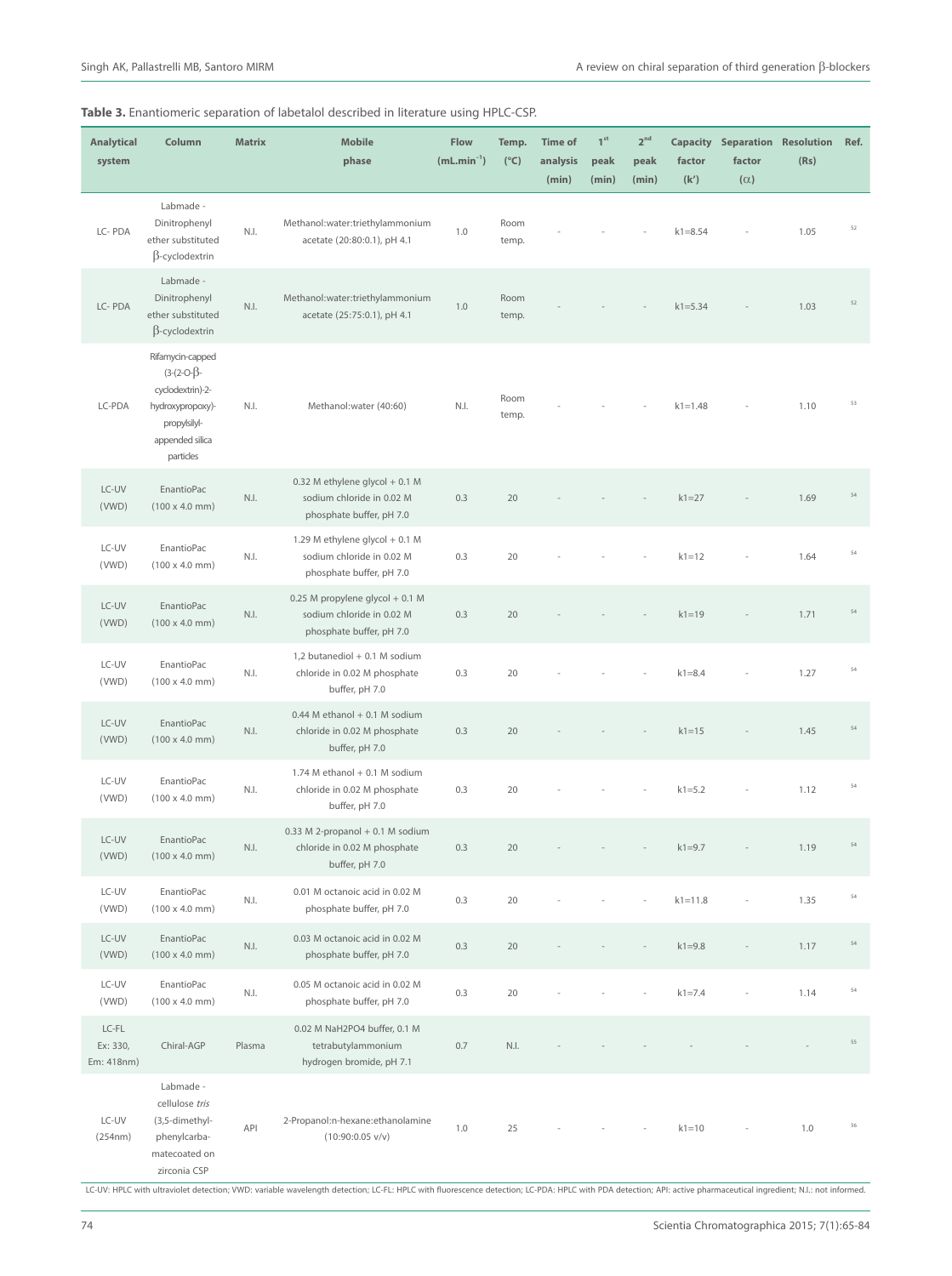| <b>Analytical</b><br>system     | Column                                                                  | <b>Matrix</b> | <b>Mobile</b><br>phase                                                                  | Flow<br>$(mL.min-1)$ | Temp.<br>$(^{\circ}C)$ | <b>Time of</b><br>analysis<br>(min) | 1 <sup>st</sup><br>peak<br>(min) | 2 <sup>nd</sup><br>peak<br>(min) | factor<br>(k')                                           | <b>Capacity Separation Resolution</b><br>factor<br>$(\alpha)$ | (Rs)                          | Ref.   |
|---------------------------------|-------------------------------------------------------------------------|---------------|-----------------------------------------------------------------------------------------|----------------------|------------------------|-------------------------------------|----------------------------------|----------------------------------|----------------------------------------------------------|---------------------------------------------------------------|-------------------------------|--------|
| LC-PDA                          | Heterosubstituted<br>polysaccharide<br>derivatives 6-(R)<br>Lab CSP     | N.I.          | Hexane:isopropanol<br>$(80:20 \text{ v/v})$                                             | 1.0                  | N.I.                   |                                     |                                  |                                  | $k1 = 2.65$                                              |                                                               | 1.00                          | 57     |
| LC-PDA                          | Heterosubstituted<br>polysaccharide<br>derivatives 6-(S)<br>Lab CSP     | N.I.          | Hexane:isopropanol (80:20 v/v),<br>octanoic acid 10 mM                                  | 1.0                  | N.I.                   |                                     |                                  |                                  | $k1 = 1.60$                                              |                                                               | 1.00                          | 57     |
| LC-PDA                          | Heterosubstituted<br>polysaccharide<br>derivatives 6-(R,S)<br>Lab CSP   | N.I.          | Hexane:isopropanol (80:20 v/v),<br>diethylamine 10 mM                                   | 1.0                  | N.I.                   |                                     |                                  |                                  | $k1 = 3.50$                                              |                                                               | 1.00                          | 57     |
| LC-FL<br>Ex: 340,<br>Em: 389nm) | Asahipack<br>ODP 50<br>$(150 \times 6 \text{ mm})$                      | Plasma        | 0.05 M diethylamine pH 11.5:ace-<br>tonitrile (160:840 v/v), 0.036 M<br>sodium chloride | 0.9                  | N.I.                   | 12                                  |                                  |                                  |                                                          |                                                               |                               | 58     |
| LC-UV<br>(225nm)                | Teicoplanin chiral<br>column<br>$(4.6 \times 300 \times$<br>$5 \mu m$ ) | N.I.          | Methanol:acetic acid:triethylamine<br>$(100:0.05:0.05 \text{ v/v/v})$                   | 1.0                  | Room<br>temp.          |                                     |                                  |                                  | $k1 = 1.99$<br>$k2 = 2.20$<br>$k3 = 2.83$                | 1.10/1.29                                                     | 0.23/0.90                     | 48     |
| LC-UV<br>(225nm)                | Teicoplanin chiral<br>column<br>$(4.6 \times 300 \times$<br>$5 \mu m$ ) | N.I.          | Methanol:acetic acid:triethylamine<br>$(100:0.10:0.10 \text{ v/v/v})$                   | 1.0                  | Room<br>temp.          |                                     |                                  |                                  | $k1 = 1.83$<br>$k2 = 2.0$<br>$k3 = 2.60$                 | 1.09/1.30                                                     | 0.18/0.93                     | 48     |
| LC-UV<br>(225nm)                | Teicoplanin chiral<br>column<br>$(4.6 \times 300 \times$<br>$5 \mu m$ ) | N.I.          | Methanol:acetic acid:triethylamine<br>$(100:0.20:0.20 \text{ v/v/v})$                   | $1.0\,$              | Room<br>temp.          |                                     |                                  |                                  | $k1 = 1.60$<br>$k2 = 1.71$<br>$k3 = 2.25$                | 1.06/1.31                                                     | 0.08/0.94                     | 48     |
| LC-UV<br>(225nm)                | Teicoplanin chiral<br>column<br>$(4.6 \times 300 \times$<br>$5 \mu m$ ) | N.I.          | Methanol:acetic acid:triethylamine<br>$(100:0.50:0.50 \text{ v/v/v})$                   | 1.0                  | Room<br>temp.          |                                     |                                  |                                  | $k1 = 1.50$<br>$k2 = 2.04$                               | 1.36                                                          | 1.10/                         | 48     |
| LC-UV<br>(225nm)                | Teicoplanin chiral<br>column<br>$(4.6 \times 300 \times$<br>$5 \mu m$ ) | N.I.          | Methanol:triethylamine<br>$(100:0.05 \text{ v/v})$                                      | 1.0                  | Room<br>temp.          |                                     |                                  |                                  | $k1 = 1.10$<br>$k2 = 1.16$<br>$k3 = 1.37$                | 1.15/1.18                                                     | 0.42/0.69                     | 48     |
| LC-UV<br>(225nm)                | Teicoplanin chiral<br>column<br>$(4.6 \times 300 \times$<br>$5 \mu m$ ) | N.I.          | Methanol:triethylamine<br>$(100:0.10 \text{ v/v})$                                      | 1.0                  | Room<br>temp.          |                                     |                                  |                                  | $k1 = 0.67$<br>$k2 = 0.78$<br>$k3 = 0.91$                | 1.16/1.18                                                     | 0.20/0.46                     | $48\,$ |
| LC-UV<br>(225nm)                | Teicoplanin chiral<br>column<br>$(4.6 \times 300 \times$<br>$5 \mu m$ ) | N.I.          | Methanol:triethylamine<br>$(100:0.15 \text{ v/v})$                                      | $1.0\,$              | Room<br>temp.          |                                     |                                  |                                  | $k1 = 1.10$<br>$k2 = 1.16$<br>$k3 = 1.37$                | 1.15/1.18                                                     | 0.42/0.69                     | 48     |
| LC-UV<br>(225nm)                | Teicoplanin chiral<br>column<br>$(4.6 \times 300 \times$<br>$5 \mu m$ ) | N.I.          | Methanol:acetic acid:triethylamine<br>$(100:0.05:0.05 \text{ v/v/v})$                   | 1.0                  | Room<br>temp.          |                                     |                                  |                                  | $k1 = 0.99$<br>$k2 = 2.21$<br>$k3 = 2.83$                | 1.10/1.29                                                     | 0.23/0.90                     | 48     |
| LC-UV<br>(225nm)                | Teicoplanin chiral<br>column<br>$(4.6 \times 300 \times$<br>$5 \mu m$ ) | N.I.          | Methanol:acetic acid:triethylamine<br>$(100:0.05:0.10 \text{ v/v/v})$                   | $1.0\,$              | Room<br>temp.          |                                     |                                  |                                  | $k1 = 2.17$<br>$k2 = 2.27$<br>$k3 = 2.99$<br>$k4 = 3.26$ |                                                               | 1.05/1.31/1.09 0.01/0.96/0.18 | $48\,$ |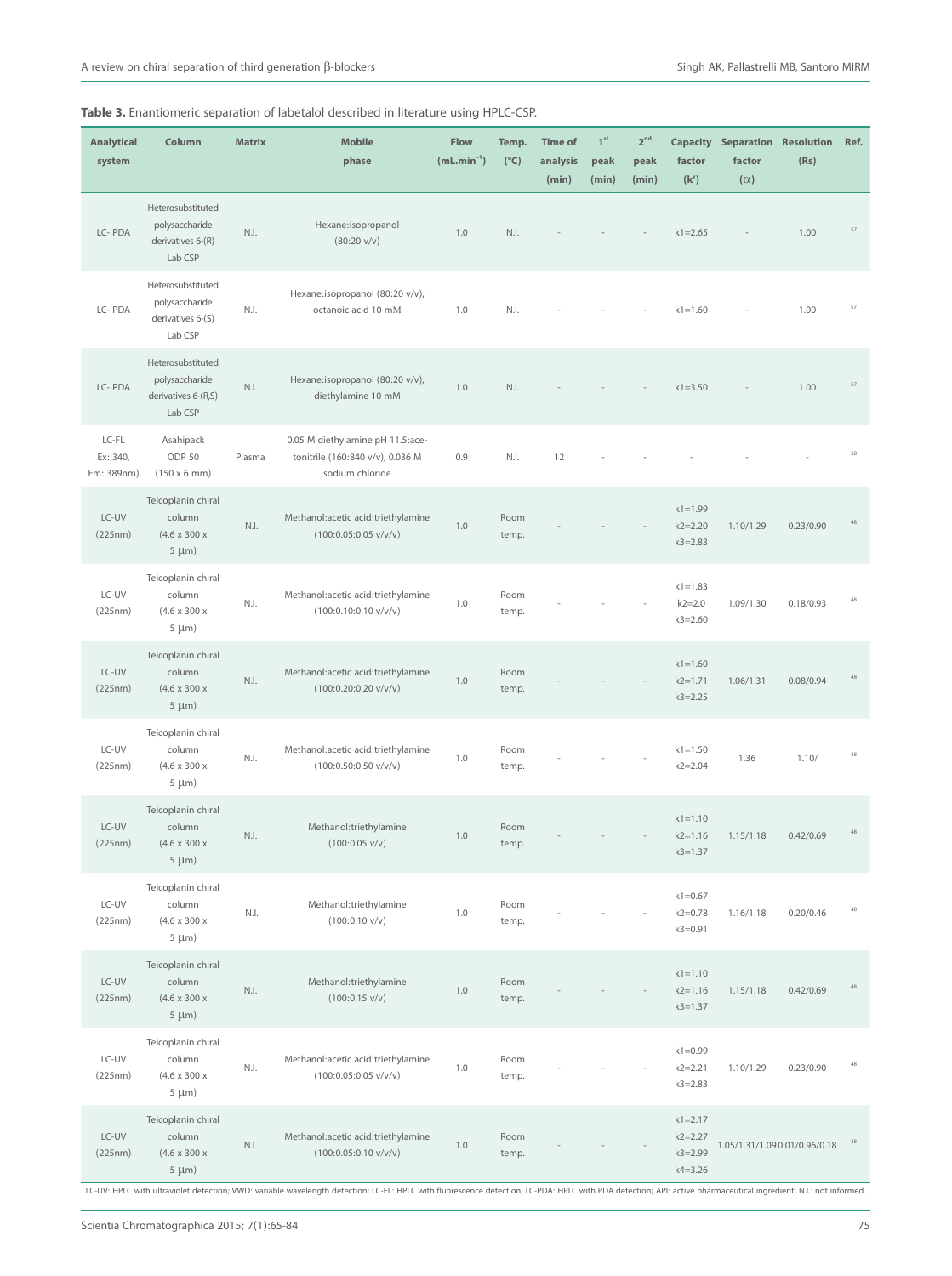| <b>Analytical</b><br>system | Column                                                                                         | <b>Matrix</b>                | <b>Mobile</b><br>phase                                                    | Flow<br>$(mL.min^{-1})$ | Temp.<br>$(^{\circ}C)$ | <b>Time of</b><br>analysis<br>(min) | 1 <sup>st</sup><br>peak<br>(min) | 2 <sup>nd</sup><br>peak<br>(min) | factor<br>(k')                            | <b>Capacity Separation</b><br>factor<br>$(\alpha)$ | <b>Resolution</b><br>(Rs) | Ref.   |
|-----------------------------|------------------------------------------------------------------------------------------------|------------------------------|---------------------------------------------------------------------------|-------------------------|------------------------|-------------------------------------|----------------------------------|----------------------------------|-------------------------------------------|----------------------------------------------------|---------------------------|--------|
| LC-UV<br>(225nm)            | Teicoplanin chiral<br>column<br>$(4.6 \times 300 \times$<br>$5 \mu m$ )                        | N.I.                         | Methanol:acetic acid:triethylamine<br>$(100:0.05:0.15 \text{ v/v/v})$     | 1.0                     | Room<br>temp.          |                                     |                                  |                                  | $k1 = 1.66$<br>$k2 = 2.16$<br>$k3 = 2.46$ | 1.30/1.14                                          | 0.91/0.48                 | 48     |
| LC-UV<br>(225nm)            | Teicoplanin chiral<br>column<br>$(4.6 \times 300 \times$<br>$5 \mu m$ )                        | N.I.                         | Methanol:acetic acid:triethylamine<br>$(100:0.05:0.05 \text{ v/v/v})$     | 1.0                     | Room<br>temp.          |                                     |                                  |                                  | $k1 = 1.99$<br>$k2 = 2.21$<br>$k3 = 2.83$ | 1.10/1.29                                          | 0.23/0.90                 | 48     |
| LC-UV<br>(225nm)            | Teicoplanin chiral<br>column<br>$(4.6 \times 300 \times$<br>$5 \mu m$ )                        | N.I.                         | Methanol:acetic acid:triethylamine<br>$(100:0.10:0.05 \text{ v/v/v})$     | 1.0                     | Room<br>temp.          |                                     |                                  |                                  | $k1 = 1.63$<br>$k2 = 1.80$<br>$k3 = 2.37$ | 1.11/1.32                                          | 0.18/0.94                 | 48     |
| LC-UV<br>(225nm)            | Teicoplanin chiral<br>column<br>$(4.6 \times 300 \times$<br>$5 \mu m$ )                        | N.I.                         | Methanol:acetic acid:triethylamine<br>$(100:0.15:0.05 \text{ v/v/v})$     | 1.0                     | Room<br>temp.          |                                     |                                  |                                  | $k1 = 1.37$<br>$k2 = 1.48$<br>$k3 = 2.01$ | 1.08/1.36                                          | 0.08/0.93                 | 48     |
| LC-MS<br>(329 > 311)        | Chirobiotic V<br>$(250 \times 4.6 \text{ mm})$                                                 | N.I.                         | Methanol:acetic acid:diethylamine<br>$(100:0.3:0.1 \text{ V/V/V})$        | 1.0                     | 24                     | 20                                  |                                  |                                  |                                           | 1.15/1.28                                          |                           | 59     |
| LC-UV<br>(220nm)            | Lux Cellulose-3<br>$(250 \times 4.6 \text{ mm})$                                               | N.I.                         | Acetonitrile:100 mM KPF6 + 50 mM<br>phosphate buffer (pH 2) (20:80 v/v)   | $1.0\,$                 | 20                     |                                     |                                  |                                  |                                           |                                                    | 1.28/2.10                 | 38     |
| LC-PDA<br>$(200-300nm)$     | Labmade<br>- heptakis(6-<br>deoxy-6-azido-<br>phenylcarbamo-<br>ylated)- cyclodex-<br>trin CSP | N.I.                         | Methanol: water with<br>1%triethylamine adjusted<br>to pH 4.2 (35:65 v/v) | 0.7                     | N.I.                   |                                     |                                  |                                  | $k1 = 3.02$<br>$k2 = 3.23$                | 1.07                                               | < 0.3                     | 60     |
| LC-UV<br>(280nm)            | $(R)-C$ -Burke 2                                                                               | N.I.                         | Ethanol:dichloromethane<br>(10:90 v/v) with 20 mM<br>ammonium acetate     | 2.0                     | N.I.                   |                                     |                                  |                                  | $k1 = 2.48$<br>$k2 = 2.97$                | 1.20                                               | 1.35                      | $61\,$ |
| LC-UV<br>(280nm)            | $(R)-C$ -Burke 2                                                                               | N.I.                         | Ethanol:dichloromethane<br>(10:90 v/v) with 20 mM<br>ammonium acetate     | 2.0                     | N.I.                   |                                     |                                  |                                  | $k1 = 4.44$<br>$k2 = 5.16$                | 1.16                                               | 1.14                      | 61     |
| LC-UV<br>(280nm)            | $(R)-\alpha$ -Burke 2                                                                          | N.I.                         | Ethanol:acetonitrile (20:80 v/v)<br>with 12 mM ammonium formate           | 2.0                     | N.I.                   |                                     |                                  |                                  | $k1 = 4.65$<br>$k2 = 5.13$                | 1.10                                               | 1.68                      | 61     |
| LC-UV<br>(280nm)            | $(R)-\alpha$ -Burke 2                                                                          | N.I.                         | Ethanol:acetonitrile (20:80 v/v)<br>with 12 mM ammonium formate           | 2.0                     | N.I.                   |                                     |                                  |                                  | $k1 = 7.01$<br>$k2 = 8.06$                | 1.15                                               | 0.82                      | 61     |
| $LC-UV$                     | EnantioPac<br>$(100 \times 4.0 \text{ mm})$                                                    | $\mathbb{N}$ . $\mathbb{I}.$ | 0.32 M ethylene glycol + 0.1M NaCl<br>in 0.02 M phosphate buffer, pH 7.0  |                         | N.I.                   |                                     |                                  |                                  | $k1 = 27$                                 | 1.69                                               |                           | 62     |
| LC-UV                       | EnantioPac<br>$(100 \times 4.0 \text{ mm})$                                                    | N.I.                         | 1.29 M ethylene glycol + 0.1M NaCl<br>in0.02 M phosphate buffer, pH 7.0   |                         | N.I.                   |                                     |                                  |                                  | $k1 = 12$                                 | 1.64                                               |                           | 62     |
| LC-UV                       | EnantioPac<br>$(100 \times 4.0 \text{ mm})$                                                    | N.I.                         | 0.25 M 1,2-butanediol + 0.1M NaCl<br>in0.02 M phosphate buffer, pH 7.0    |                         | N.I.                   |                                     |                                  |                                  | $k1 = 8.4$                                | 1.27                                               |                           | 62     |
| LC-UV                       | EnantioPac<br>$(100 \times 4.0 \text{ mm})$                                                    | N.I.                         | 0.44 M ethanol + 0.1M NaCl in0.02<br>M phosphate buffer, pH 7.0           |                         | N.I.                   |                                     |                                  |                                  | $k1 = 15$                                 | 1.45                                               |                           | 62     |
| LC-UV                       | EnantioPac<br>$(100 \times 4.0 \text{ mm})$                                                    | N.I.                         | 1.74 M ethanol + 0.1M NaCl in0.02<br>M phosphate buffer, pH 7.0           |                         | N.I.                   |                                     |                                  |                                  | $k1 = 5.2$                                | 1.12                                               |                           | $62\,$ |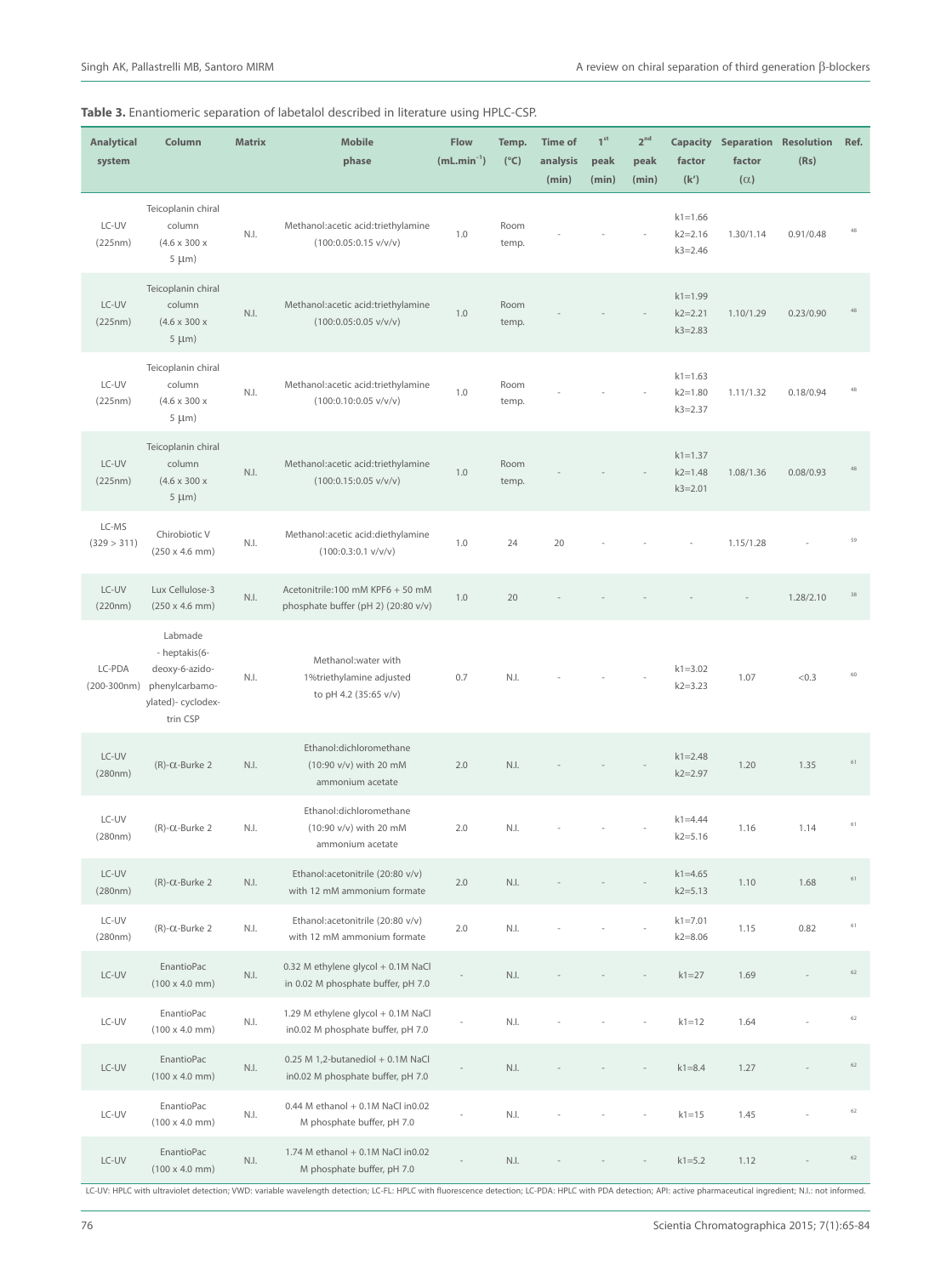|  | Table 3. Enantiomeric separation of labetalol described in literature using HPLC-CSP. |  |  |  |  |  |  |  |  |  |
|--|---------------------------------------------------------------------------------------|--|--|--|--|--|--|--|--|--|
|--|---------------------------------------------------------------------------------------|--|--|--|--|--|--|--|--|--|

| <b>Analytical</b><br>system | Column                                      | <b>Matrix</b> | <b>Mobile</b><br>phase                                                   | <b>Flow</b><br>$(mL.min^{-1})$ | Temp.<br>$(^{\circ}C)$ | <b>Time of</b><br>analysis<br>(min) | 1 <sup>st</sup><br>peak<br>(min) | 2 <sup>nd</sup><br>peak<br>(min) | <b>Capacity</b><br>factor<br>(k') | <b>Separation</b><br>factor<br>$(\alpha)$ | <b>Resolution</b><br>(Rs) | Ref. |
|-----------------------------|---------------------------------------------|---------------|--------------------------------------------------------------------------|--------------------------------|------------------------|-------------------------------------|----------------------------------|----------------------------------|-----------------------------------|-------------------------------------------|---------------------------|------|
| LC-UV                       | EnantioPac<br>$(100 \times 4.0 \text{ mm})$ | N.I.          | 0.32 M ethylene glycol + 0.1M NaCl<br>in0.02 M phosphate buffer, pH 7.0  | $\sim$                         | N.I.                   | $\sim$                              | $\sim$                           | $\sim$                           | $k1 = 25$                         | 1.37                                      | ٠                         | 62   |
| LC-UV                       | EnantioPac<br>$(100 \times 4.0 \text{ mm})$ | N.I.          | 1.29 M ethylene glycol + 0.1M NaCl<br>in0.02 M phosphate buffer, pH 7.0  | $\sim$                         | N.I.                   |                                     |                                  | $\overline{\phantom{a}}$         | $k1 = 14$                         | 1.30                                      |                           | 62   |
| LC-UV                       | EnantioPac<br>$(100 \times 4.0 \text{ mm})$ | N.I.          | $0.25$ M 1,2-butanediol + 0.1M NaCl<br>in0.02 M phosphate buffer, pH 7.0 | $\sim$                         | N.I.                   |                                     |                                  | $\sim$                           | $k1 = 9.6$                        | 1.17                                      |                           | 62   |
| LC-UV                       | EnantioPac<br>$(100 \times 4.0 \text{ mm})$ | N.I.          | 0.44 M ethanol + 0.1M NaCl in 0.02<br>M phosphate buffer, pH 7.0         | $\overline{\phantom{a}}$       | N.I.                   |                                     |                                  | $\overline{\phantom{a}}$         | $k1 = 19$                         | 1.28                                      |                           | 62   |
| LC-UV                       | EnantioPac<br>$(100 \times 4.0 \text{ mm})$ | N.I.          | 1.74 M ethanol + 0.1M NaCl in0.02<br>M phosphate buffer, pH 7.0          | $\sim$                         | N.I.                   |                                     |                                  | $\sim$                           | N.S.                              | N.S.                                      | $\overline{\phantom{a}}$  | 62   |

LC-UV: HPLC with ultraviolet detection; VWD: variable wavelength detection; LC-FL: HPLC with fluorescence detection; LC-PDA: HPLC with PDA detection; API: active pharmaceutical ingredient; N.I.: not informed.

## **Table 4.** Enantiomeric separation of nebivolol described in literature using HPLC-CSP.

| <b>Analytical</b><br>system                              | Column                                                                                       | <b>Matrix</b> | <b>Mobile</b><br>phase                                                            | Flow<br>$(mL.min^{-1})$ | Temp.<br>$(^{\circ}C)$   | <b>Time of</b><br>analysis<br>(min) | 1 <sup>st</sup><br>peak<br>(min) | 2 <sup>nd</sup><br>peak<br>(min) | Capacity<br>factor<br>(k')  | Separation<br>factor<br>$(\alpha)$ | <b>Resolution</b><br>(Rs) | Ref.   |
|----------------------------------------------------------|----------------------------------------------------------------------------------------------|---------------|-----------------------------------------------------------------------------------|-------------------------|--------------------------|-------------------------------------|----------------------------------|----------------------------------|-----------------------------|------------------------------------|---------------------------|--------|
| LC-UV<br>(225nm)                                         | 3-AmyCoat(amylose-<br>tris-3,5-dimethylphenyl<br>carbamate)<br>$(250 \times 4.6 \text{ mm})$ | API           | $n-$<br>Heptane:ethanol:diethylamine<br>(85:15:0.1, v/v/v)                        | 3.0                     | 27                       | 12 min                              |                                  |                                  | $k1 = 7.85$<br>$k2 = 10.90$ | 1.39                               | 1.83                      | 63     |
| LC-UV<br>(220nm)                                         | Cellulose Tris (3,5-di-<br>chlorolphenylcarba-<br>mate)                                      | API           | Isopropanol                                                                       | 0.50                    | 23                       |                                     |                                  |                                  | $k1 = 0.46$<br>$k2 = 0.79$  | 1.72                               |                           | 64     |
| LC-UV<br>(220nm)                                         | Chiralpak OZ-H                                                                               | API           | CO2:Methanol:Isopropyle<br>amine:trifluroacetic acid,<br>(75:25:0.1:0.1, v/v/v/v) | 4.0                     | N.I.                     |                                     |                                  |                                  |                             | 1.5                                |                           | 65     |
| LC-UV<br>$(220nm)$ and<br>optical rota-<br>tion detector | Chiralpak IA<br>$(250 \times 4.6 \text{ mm})$                                                | API           | n-Hexane:ethanolamine<br>(100:0.1, v/v)                                           | 0.2                     | Room<br>tempera-<br>ture | 55                                  | 34.7                             | 45.7                             |                             | 2.4                                | 1.3                       | 66     |
| LC-UV<br>(220nm)                                         | Chiralpak AD<br>$(250 \times 4.6 \times 10 \mu m)$                                           | N.I.          | Methanol                                                                          | 0.5                     | $23 \pm 1$               |                                     |                                  |                                  | $k1 = 1.06$<br>$k2 = 1.95$  | 1.84                               | 0.96                      | 24     |
| LC-UV<br>(220nm)                                         | Chiralpak AD<br>$(250 \times 4.6 \times 10 \mu m)$                                           | N.I.          | Methanol                                                                          | 1.0                     | $23 \pm 1$               |                                     |                                  |                                  | $k1 = 1.88$<br>$k2 = 3.21$  | 1.71                               | 0.50                      | 24     |
| LC-UV<br>(220nm)                                         | Chiralpak AD<br>$(250 \times 4.6 \times 10 \mu m)$                                           | N.I.          | Methanol                                                                          | 1.5                     | $23 \pm 1$               |                                     |                                  |                                  | $k1 = 2.04$<br>$k2 = 3.38$  | 1.66                               | 0.41                      | $24\,$ |
| LC-UV<br>(220nm)                                         | Chiralpak AD<br>$(250 \times 4.6 \times 10 \mu m)$                                           | N.I.          | Ethanol                                                                           | 0.5                     | $23 \pm 1$               |                                     | 33.39                            | 43.88                            | $k1 = 4.57$<br>$k2 = 6.32$  | 1.38                               | 2.63                      | $24\,$ |
| LC-UV<br>(220nm)                                         | Chiralpak AD<br>$(250 \times 4.6 \times 10 \mu m)$                                           | N.I.          | Ethanol                                                                           | 1.0                     | $23 \pm 1$               |                                     |                                  |                                  | $k1 = 4.33$<br>$k2 = 6.06$  | 1.40                               | 2.28                      | 24     |
| LC-UV<br>(220nm)                                         | Chiralpak AD<br>$(250 \times 4.6 \times 10 \mu m)$                                           | N.I.          | Ethanol                                                                           | 1.5                     | $23 \pm 1$               |                                     |                                  |                                  | $k1 = 4.18$<br>$k2 = 5.77$  | 1.38                               | 1.40                      | 24     |
| LC-UV<br>(220nm)                                         | Chiralpak AD<br>$(250 \times 4.6 \times 10 \mu m)$                                           | N.I.          | 1-Propanol                                                                        | 0.5                     | $23 \pm 1$               |                                     | 19.29                            | 25.25                            | $k1 = 4.22$<br>$k2 = 5.84$  | 1.38                               | 1.71                      | 24     |

LC-UV: HPLC with ultraviolet detection; LC-MS: HPLC with mass spectrometry; API: active pharmaceutical ingredient; N.I.: not informed.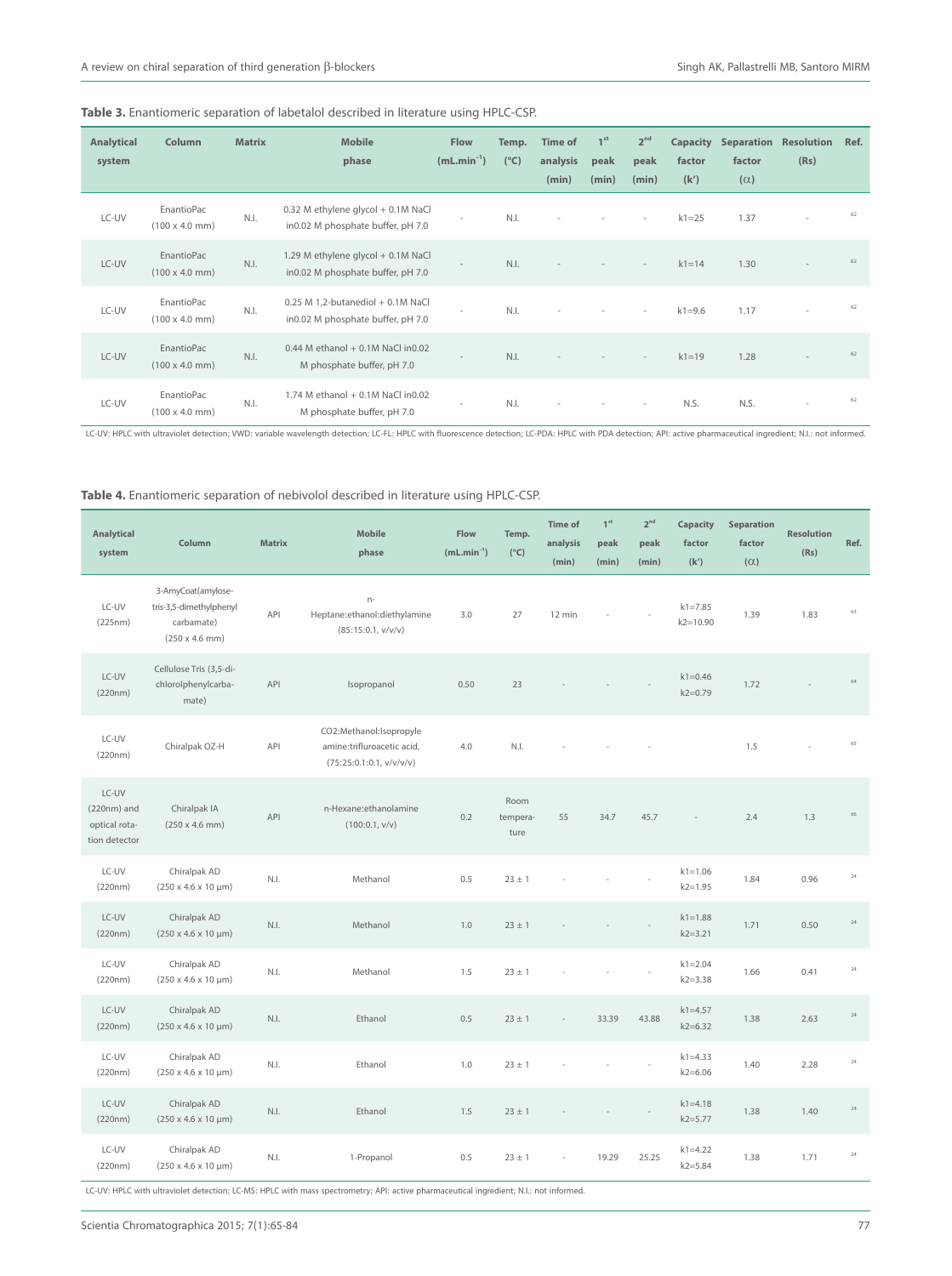|  | Table 4. Enantiomeric separation of nebivolol described in literature using HPLC-CSP. |  |  |  |  |
|--|---------------------------------------------------------------------------------------|--|--|--|--|
|--|---------------------------------------------------------------------------------------|--|--|--|--|

| Analytical<br>system | Column                                             | <b>Matrix</b>  | <b>Mobile</b><br>phase                                         | Flow<br>$(mL.min^{-1})$ | Temp.<br>$(^{\circ}C)$ | <b>Time of</b><br>analysis<br>(min) | $1^{\rm st}$<br>peak<br>(min) | $2^{\rm nd}$<br>peak<br>(min) | Capacity<br>factor<br>(k') | Separation<br>factor<br>$(\alpha)$ | <b>Resolution</b><br>(Rs) | Ref.        |
|----------------------|----------------------------------------------------|----------------|----------------------------------------------------------------|-------------------------|------------------------|-------------------------------------|-------------------------------|-------------------------------|----------------------------|------------------------------------|---------------------------|-------------|
| LC-UV<br>(220nm)     | Chiralpak AD<br>$(250 \times 4.6 \times 10 \mu m)$ | N.I.           | 1-Propanol                                                     | 1.0                     | $23 \pm 1$             |                                     |                               |                               | $k1 = 2.10$<br>$k2 = 3.03$ | 1.44                               | 1.45                      | $24\,$      |
| LC-UV<br>(220nm)     | Chiralpak AD<br>$(250 \times 4.6 \times 10 \mu m)$ | N.I.           | 1-Propanol                                                     | 1.5                     | $23 \pm 1$             |                                     |                               |                               | $k1 = 1.09$<br>$k2 = 1.86$ | 1.71                               | 1.21                      | $24\,$      |
| LC-UV<br>(220nm)     | Chiralpak AD<br>$(250 \times 4.6 \times 10 \mu m)$ | N.I.           | 2-Propanol                                                     | 0.5                     | $23 \pm 1$             |                                     |                               |                               | $k1 = 1.53$<br>$k2 = 6.32$ | 4.13                               | 2.45                      | $24\,$      |
| LC-UV<br>(220nm)     | Chiralpak AD<br>$(250 \times 4.6 \times 10 \mu m)$ | N.I.           | 2-Propanol                                                     | 1.0                     | $23 \pm 1$             |                                     |                               |                               | $k1 = 1.36$<br>$k2 = 5.96$ | 4.38                               | 2.36                      | $\sqrt{24}$ |
| LC-UV<br>(220nm)     | Chiralpak AD<br>$(250 \times 4.6 \times 10 \mu m)$ | $\mathbb{N}$ . | 2-propanol                                                     | 1.5                     | $23 \pm 1$             |                                     | 4.88<br>13.72                 |                               | $k1 = 1.40$<br>$k2 = 5.85$ | 4.18                               | 2.53                      | 24          |
| LC-UV<br>(220nm)     | Chiralpak AD<br>$(250 \times 4.6 \times 10 \mu m)$ | N.I.           | 1-Butanol                                                      | 0.1                     | $23 \pm 1$             |                                     |                               |                               | $k1 = 3.16$<br>$k2 = 3.34$ | 1.06                               | 0.22                      | $24\,$      |
| LC-UV<br>(220nm)     | Chiralpak AD-RH<br>$(150 \times 4.6 \text{ mm})$   | N.I.           | Ethanol                                                        | 0.5                     | $23 \pm 1$             |                                     | 22.59<br>30.38                |                               | $k1 = 5.65$<br>$k2 = 7.94$ | 1.41                               | 1.73                      | $24\,$      |
| LC-UV<br>(220nm)     | Chiralpak AD-RH<br>$(150 \times 4.6 \text{ mm})$   | N.I.           | Ethanol                                                        | 1.0                     | $23 \pm 1$             |                                     |                               |                               | $k1 = 3.00$<br>$k2 = 4.27$ | 1.42                               | 1.10                      | 24          |
| LC-UV<br>(220nm)     | Chiralpak AD-RH<br>$(150 \times 4.6 \text{ mm})$   | N.I.           | Ethanol                                                        | 1.5                     | $23 \pm 1$             |                                     |                               |                               | $k1 = 2.60$<br>$k2 = 3.75$ | 1.44                               | 1.15                      | $24\,$      |
| LC-UV<br>(220nm)     | Chiralpak AD-RH<br>$(150 \times 4.6 \text{ mm})$   | N.I.           | 1-Propanol                                                     | 0.5                     | $23 \pm 1$             |                                     |                               |                               | $k1 = 8.36$<br>$k2 = 11.5$ | 1.38                               | 1.76                      | $24\,$      |
| LC-UV<br>(220nm)     | Chiralpak AD-RH<br>$(150 \times 4.6 \text{ mm})$   | N.I.           | 1-Propanol                                                     | 1.0                     | $23 \pm 1$             |                                     |                               |                               | $k1 = 2.61$<br>$k2 = 3.83$ | 1.47                               | 1.20                      | $24\,$      |
| LC-UV<br>(220nm)     | Chiralpak AD-RH<br>$(150 \times 4.6 \text{ mm})$   | N.I.           | 1-Propanol                                                     | 1.5                     | $23 \pm 1$             |                                     | 13.17<br>17.45                |                               | $k1 = 1.10$<br>$k2 = 1.75$ | 1.59                               | 1.10                      | $24\,$      |
| LC-UV<br>(225nm)     | AmyCoat<br>$(150 \times 4.6 \times 3 \text{ µm})$  | API            | $n-$<br>Heptane:ethanol:diethylamine<br>(85:15:0.1, v/v/v)     | 3.0                     | $27 + 1$               |                                     | 10.91                         | 16.72                         | $\mathsf{N}\mathsf{I}$     | 1.53                               | $2.0\,$                   | 67          |
| LC-MS<br>406 > 151   | Chirobiotic V<br>$(250 \times 4.6 \text{ mm})$     | Plasma         | Methanol:acetic<br>acid:diethylamine<br>(100:0.15:0.05, v/v/v) | 1.0                     | 24                     | 17                                  | 14.3                          | 15.4                          | $k1 = 2.6$<br>$k2 = 2.85$  | 1.1                                |                           | 68          |

LC-UV: HPLC with ultraviolet detection; LC-MS: HPLC with mass spectrometry; API: active pharmaceutical ingredient; N.I.: not informed.

# **4. Discussion and Conclusions**

The high-performance liquid-chromatography with chiral stationary phase (HPLC-CSP) is a predominant technique in the separation, identification or quantification of enantiomers. The technique has been widely applied in the enantiomeric separation and optical purity determination of drugs in raw materials, pharmaceutical preparations and biological fluids, configurational instability studies of drugs (enantiomerization, racemization) and pharmacokinetics studies.

In recent years, numerous stereoselective materials have been studied and often made available in the marketed for the enantiomeric separation of basic, acidic and neutral properties. The most frequently used chiral selectors includes, polysaccharide derivatives, dinitrobenzoyl derivatives, proteins and glycoprotein derivatives, oligosaccharide (cyclodextrin) derivatives and macrocyclic antibiotics derivatives. These CSPs are able to separate enantiomers of large number of chemical and pharmaceutical compounds in normal phase, reverse phase and in polar organic phase. Most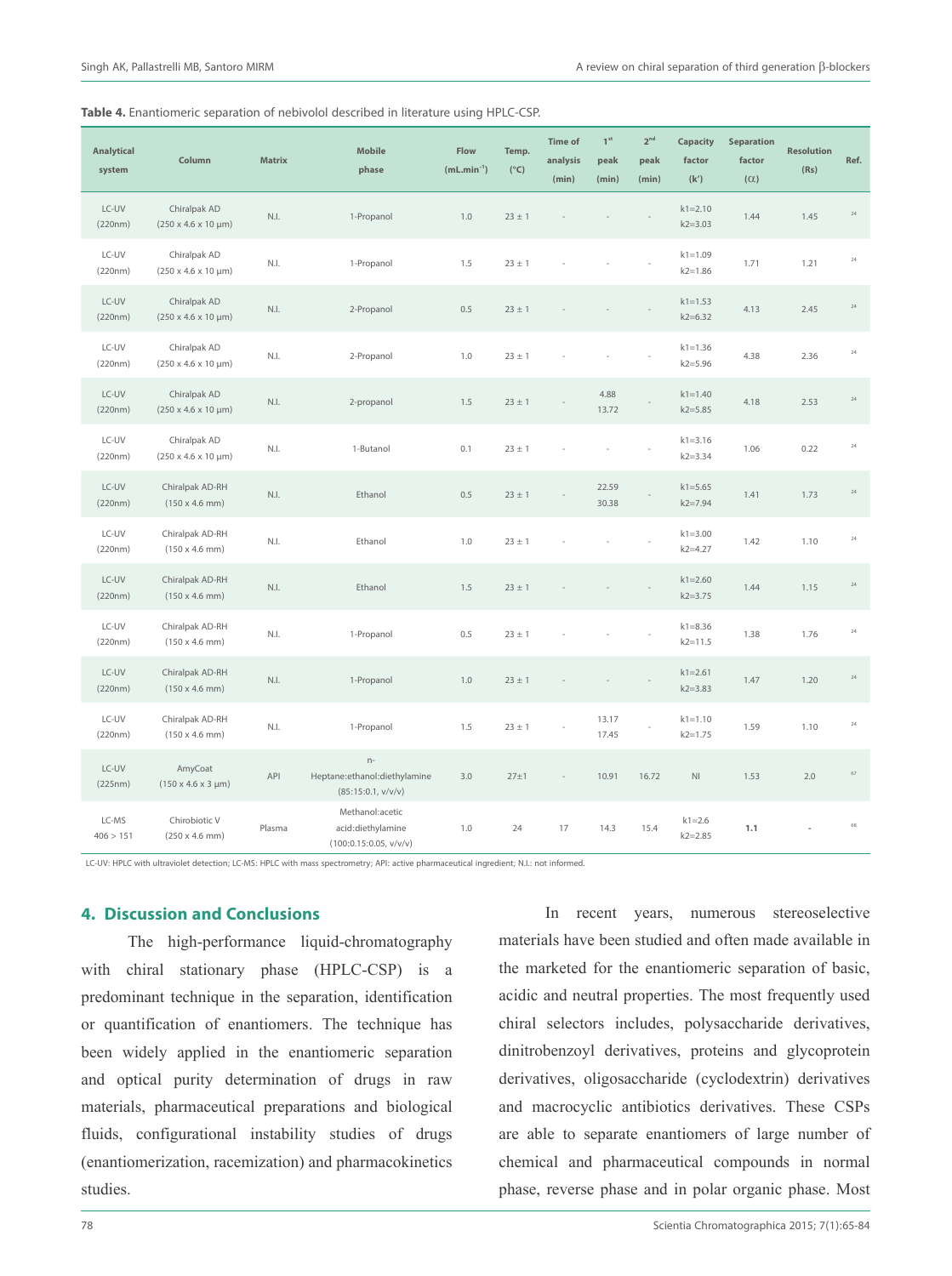suppliers, of chiral columns, provide customer services and provide help in the development and assembly of tailor-made CSPs, taking into account the specific needs of the customers. Most of these columns are available for analytical (i.d. 2.1-4.6 mm) and semi-preparative (i.d. 10-100 mm) enantiomeric separation applications. The CSPs are prepacked with distinct chiral selector on 3, 5, 10, 20 µm silica.

The enantiomeric separation of carvedilol was successfully achieved on cellulose based<sup>[35-37,39,41]</sup> and amylose based<sup>[29,31,38,42]</sup> CSPs, in normal phase mode. The cellulose tris (3, 5-dimethylphenylcarbamate) and cellulose tris (4-chloro-3-methylphenylcarbamate) chiral selector seem to have better enantioselectivity towards carvedilol, especially in polar organic mode<sup>[41]</sup>. The difference in enantioselectivity between above cited phases is due to structural difference of polysaccharides. In recent years, cellulose and amylose derivatives with chlorine at 3 and/or 4 position of phenylcarbamate has shown to possess wider and better enantiomeric discrimination potential $[30]$ .

Typically, mobile phase composed of pure isopropanol or acetonitrile, with acidic or basic modifiers, presented results that are more efficient in the enantiomeric separation of carvedilol. Interestingly, when ethanol and methanol were used as eluents on same CSPs, only partial separations were observed. That can be explained by the fact that, the acetonitrile and isopropanol have greater steric hindrance due to their chemical conformation and molecular weight as compared to lower alcohols (methanol and ethanol), consequently showing less competition with the analytes towards  $CSPs^{[69]}$ .

Trace levels of strong acid (acetic acid, trifluoroacetic acid, formic acid) or base (diethylamine, triethylamine) in the mobile phase contribute to better selectivity amongst carvedilol enantiomer peaks. According to literature, enantiomeric separation of acidic and basic drugs on polysaccharide based CSPs can be improved by addition of diethylamine and trifluoroacetic acid, respectively. In some cases, simultaneous use of a strong acid and base, at trace level, in the mobile phase can significantly improve selectivity as well as capacity factor of adjacent peaks $[41,70]$ . It is evident that the normal phase mode presented better selectivity and efficiency in enantiomeric separations of carvedilol on cellulose and amylose based CSPs as compared to reverse phase mode[28,33,36,41].

As mentioned earlier, labetalol has two chiral centers and four enantiomers. It is evident that the cellulose and amylose based CSPs shows poor enantioselectivity towards four isomers of labetalol. A partial enantiomeric separation was obtained on amylose tris (3, 5-dimethylphenylcarbamate) CSP, in normal phase, using a mobile phase composed of heptane:ethanol, modified with diethylamine or trimethylamine<sup>[36,51,56]</sup>. Similar results were obtained in polar organic mode, on cellulose tris (3, 5-dimethylphenylcarbamate) and amylose tris  $(3, 5$ -dimethylphenylcarbamate)<sup>[31]</sup>.

According to the literature, the chiral recognition mechanism of polysaccharides based columns is yet to be fully elucidated. It is believed that the chiral discrimination is possible due to the formation of inclusion complexes and polar interactions with CSPs carbamates group<sup>[71]</sup>. The carbamate group  $(CSP)$ interacts with the solute through hydrogen bonding with -NH and C=O and dipole-dipole interaction with the C=O. The number of hydroxyl groups, in drug structure, appears to be important for chiral recognition<sup> $[72,73]$ </sup>.

Baseline separation ( $\alpha \geq 1.1$ ) of all four enantiomers of labetalol were obtained on a β-cyclodextrin based CSP, in normal as well as in polar organic phase<sup>[45,46,49,52,53]</sup>. Interestingly, the  $\beta$ -cyclodextrin based CSP presented partial enantioselectivity towards other third-generation β-blockers. That can be explained by the fact that, the formation of inclusion complexes depends on the shape, size and geometry of the solute and the diameter of the insertion cavity of β-cyclodextrin. Thus, four enantiomers of labetalol were well separated while carvedilol<sup>[41]</sup>, and nebivolol<sup>[52]</sup> were partially separated on β-cyclodextrin CSP.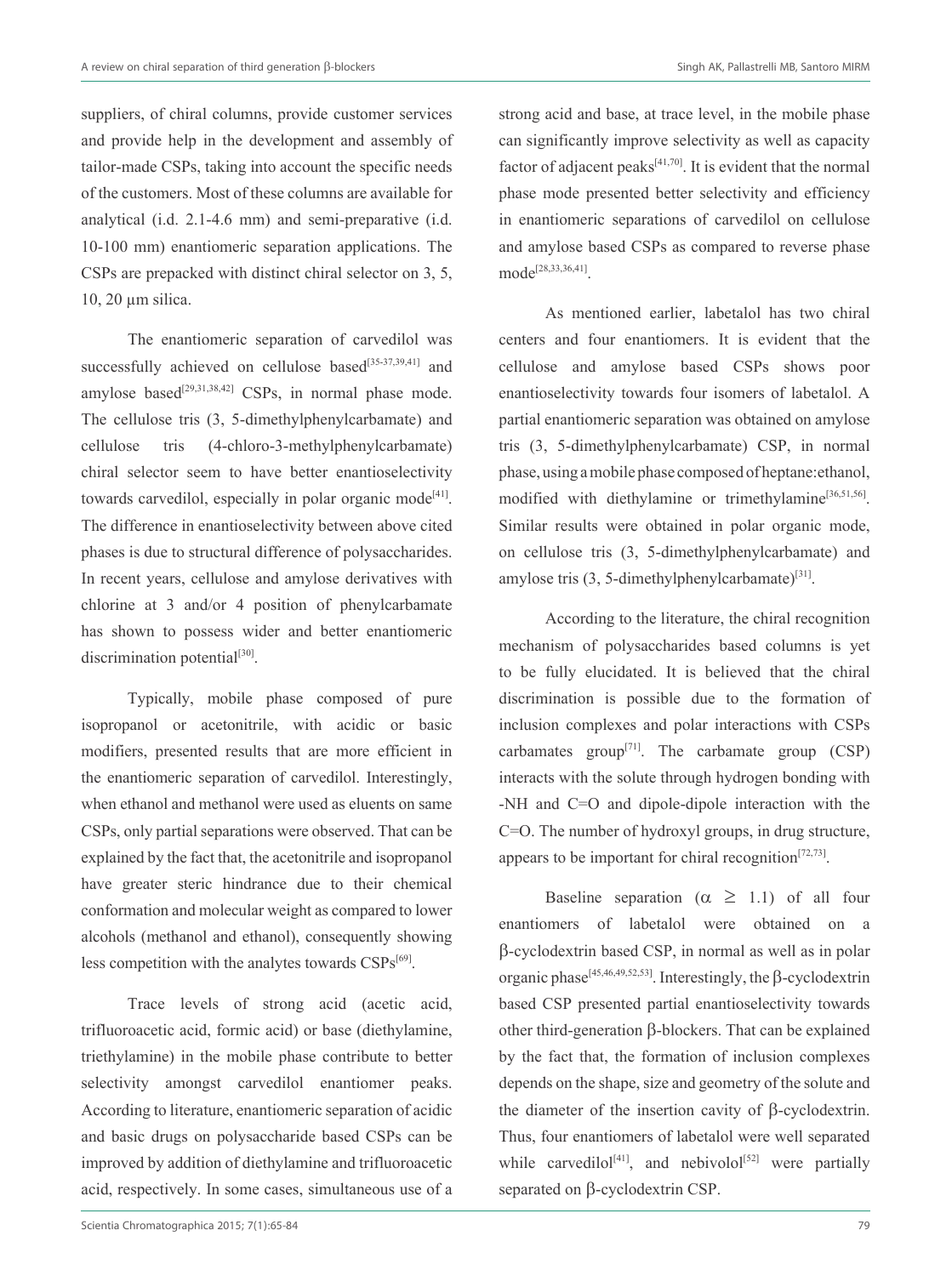A limited number of protein based CSPs have been studied for enantiomeric separation of the selected thirdgeneration β-blockers. The CSPs derived from bovine serum albumin (BSA) and human  $\alpha_1$ -acid glycoprotein (AGP) are commercially available. These CSPs are especially useful in enantioselective pharmacokinetic studies.

Originally, the first generation human  $\alpha_1$ -acid glycoprotein (AGP) based CSP was developed by Hermansson and co-workers<sup>[74]</sup> and CSP were denominated EnantioPac®. All separations obtained on EnantioPac® showed poor selectivity towards labetalol enantiomers<sup>[53,54,62]</sup>. In recent years, a new generation of  $\alpha_1$ -acid glycoprotein based CSP (CHIRAL AGP®) were introduced and presented exceptionally high enantioselectivity towards labetalol enantiomers. All four enantiomers can be separated to baseline, on new CHIRAL AGP®, with excellent selectivity between all peaks ( $\alpha \geq 1.1$ )<sup>[47,50]</sup>.

Macrocyclic antibiotics represent a relatively new class of chiral selectors applied to enantiomeric separation of drugs with HPLC-CSPs. Since its introduction in  $1994^{[75,76]}$ , the macrocyclic antibiotic based CSP present high degree of selectivity for large number of compounds and do not loose enantiomeric

separation efficiency. These CSPs have various stereogenic center and functional groups, thus allowing multiple interactions with chiral molecules. The mechanism of separation is based on hydrophobic and dipole-dipole interactions, hydrogen bonding as well as participation of steric repulsion forces<sup>[75,76]</sup>.

The macrocyclic antibiotic based CSP, especially those derived from teicoplanin and vancomycin, are highly efficient in the enantiomeric separation of  $labelal<sup>[48,59]</sup>$ . All four enantiomers were baseline separated in polar organic mode with trace levels of acetic acid and triethylamine in the mobile phase.

All ten stereoisomers of nebivolol were successfully separated on an amylose tris (3, 5-dimethylphenylcarbamate) based CSP in polar organic mode<sup>[24]</sup>. The mobile phase was composed of ethanol at a flow-rate of  $0.5$  ml/min<sup>[35]</sup>.

In conclusion, the commercially available polysaccharide and macrocyclic antibiotic based CSPs has the broadest enantioselectivity for single (bucindolol, carvedilol) and multiple (labetalol, nebivolol) chiral center third-generation β-blockers. There is no universal CSP available on the market for enantiomeric separation of all third-generation β-blockers.

# **List of commercial chiral stationary phases applied to enantiomeric separation of third generation** β**-blockers through high performance liquid chromatography** Phenomenex  $3022 =$  Chirex® (S)-ICA and (R)-NEA, LC Column 250 x 4.6 mm Chiral phase = (S)-indoline-2-carboxylic acid and (R)-1-( $\alpha$ -naphthyl)ethylamine Amphoteric glycopeptide teicoplanin (Chirobiotic T) Astec<sup>®</sup> CYCLOBOND I 2000 is β-cyclodextrin Human a-acid glycoprotein (AGP) = EnantioPac AGP = CHIRAL AGP = Bovine serum albumin (BSA) EnantioPac BSA = RESOLVOSIL-BSA Labmade – heptakis (6-deoxy-6-azidophenylcarbamoylated)- cyclodextrin (heptakis-N3-Ph-CD) Cellulose tris (3, 5-dimethylphenylcarbamate), [CHIRALCEL OD, Sepapak 1, Lux Cellulose I] Cellulose tris (3-chloro-4-methylphenylcarbamate), [CHIRALCEL OZ, Sepapak II, Lux Cellulose II] Cellulose tris (4-methylbenzoate), [CHIRALCEL OJ, Sepapak III, Lux Cellulose III] Cellulose tris (4-chloro-3-methylphenylcarbamate), [CHIRALCEL OX, Sepapak IV, Lux Cellulose IV] Amylose tris (3, 5-dimethylphenylcarbamate), [Chiralpak AD-H, Lux Amylose-1] Amylose tris (5-chloro-2-methylphenylcarbamate) [CHIRALPAK AY, Lux Amylose-2]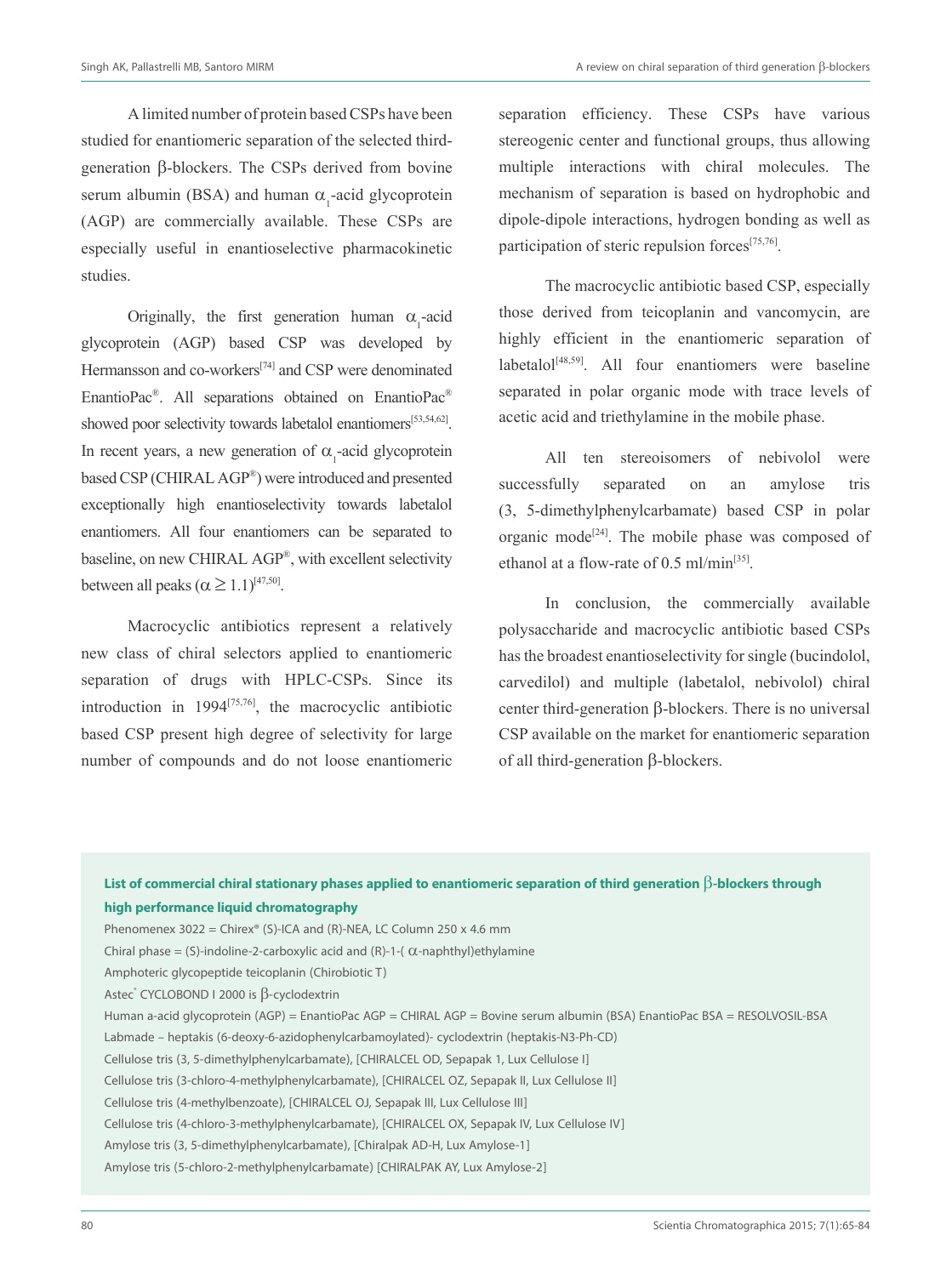#### **References**

- 1. Kasai, H. F., Tsubuki, M., Matsuo, S. & Honda, T. Sub- and supercritical chiral separation of racemic compounds on columns with stationary phases having different functional groups. *Chem. Pharm. Bull. (Tokyo).* **53,** 1270–1276 (2005).
- 2. Eriksson, T., Björkman, S. & Höglund, P. Clinical pharmacology of thalidomide. *Eur. J. Clin. Pharmacol.* **57,** 365–376 (2001).
- 3. Hideshima, T. *et al.* Thalidomide and its analogs overcome drug resistance of human multiple myeloma cells to conventional therapy. *Blood* **96,** 2943–2950 (2000).
- 4. Beesley, T. E. & Lee, J. T. Method Development and Optimization of Enantioseparations Using Macrocyclic Glycopeptide Chiral Stationary Phases. *Chiral Sep. Tech. A Pract. Approach, Third Ed.* 1–28 (2007). doi:10.1002/9783527611737.ch1
- 5. Rentsch, K. M. The importance of stereoselective determination of drugs in the clinical laboratory. *J. Biochem. Biophys. Methods* **54,** 1–9 (2002).
- 6. FDA. *Drugs Development of New Stereoisomeric Drugs*. (1992). at <http://www.fda.gov/drugs/GuidanceCompliance RegulatoryInformation/Guidances/ucm122883.htm>
- 7. Santoro, M. I. R. M.; Singh, A. K. Development and regulation of chiral drug substances: an overview on worldwide pharmaceutical guidelines. *Rev. Bras. Ciências Farm.* **37,** 259–268 (2001).
- 8. Mehvar, R. & Brocks, D. R. Stereospecific pharmacokinetics and pharmacodynamics of β-adrenergic blockers in humans. *J. Pharm. Pharm. Sci.* **4,** 185–200 (2001).
- 9. Reddy, I. K. & Mehvar, R. *Chirality in Drug Design and Development*. (CRC Press, 2004). doi:10.1201/9780203021811
- 10. Thompson, R. A practical guide to HPLC enantioseparations for pharmaceutical compounds. *J. Liq. Chromatogr. Relat. Technol.* **28,** 1215–1231 (2005).
- 11. Gübitz, G. & Schmid, M. G. Chiral separation by chromatographic and electromigration techniques. A review. *Biopharm. Drug Dispos.* **22,** 291–336 (2001).
- 12. Helfand M, Peterson K, Christensen V, Dana T, T. S. *Drug Class Review on Beta Adrenergic Blockers*. *Drug Class Reviews* (2009). at  $\langle \text{http://www.ncbi.nlm.nih.gov/books/NBK47172/>})$
- 13. Consolim-Colombo FM, Irigoyen MC, K. E. in *Hipertensão* (ed. Brandão AA, Amodeo C, Nobre F, F. F.) 59–65 (Elsevier Ltd, 2006).
- 14. Weir, M. R. Beta-blockers in the treatment of hypertension: are there clinically relevant differences? *Postgrad. Med.* **121,** 90–98 (2009).
- 15. Batlouni, M. & Albuquerque, D. C. de. Bloqueadores beta-adrenérgicos na insuficiência cardíaca. *Arq. Bras. Cardiol.* **75,** 339– 349 (2000).
- 16. Borchard, U. Pharmacological properties of β-adrenoceptor blocking drugs.pdf. *J. Clin. Basic Cardiol.* **1,** 5–9 (1998).
- 17. Firmida, C. D. C. & Mesquita, E. T. O paradoxo do tratamento do ICC com betabloqueadores. Implicaçäo para pacientes hipertensos. *Rev. bras. Hipertens* **8,** 458–465 (2001).
- 18. Broeders, M. a *et al.* Nebivolol: a third-generation β-blocker that augments vascular nitric oxide release: endothelial β(2) adrenergic receptor-mediated nitric oxide production. *Circulation* **102,** 677–684 (2000).
- 19. Bristow, M. R. β-adrenergic receptor blockade in chronic heart failure. *Circulation* **101,** 558–569 (2000).
- 20. Bristow, M. R., Roden, R. L., Lowes, B. D., Gilbert, E. M. & Eichhorn, E. J. The role of third-generation β-blocking agents in chronic heart failure. *Clin. Cardiol.* **21,** I3–I13 (1998).
- 21. Sweetman, S. C. *Martindale: The Complete Drug Reference*. (Pharmaceutical Press, 2011).
- 22. Moffat, A.C.; Osselton, M.D.; Widdop, B. *Clarke's analysis of drugs and poisons*. (2003). doi:10.1080/00450618.2011.620006
- 23. Cheng, J. W. M. Nebivolol: a third-generation β-blocker for hypertension. *Clin. Ther.* **31,** 447–462 (2009).
- 24. Aboul-Enein, H. Y. High-performance liquid chromatographic enantioseparation of drugs containing multiple chiral centers on polysaccharide-type chiral stationary phases. *J. Chromatogr. A* **906,** 185–193 (2001).
- 25. Cockcroft JR, Chowienczyk PJ, Brett SE, Chen CP, Dupont AG, Van Nueten L, Wooding SJ, Ritter JM. Nebivolol vasodilates human forearm vasculature: evidence for an L-arginine/NO-dependent mechanism. *J. Pharmacol. Exp. Ther.* **274,** 1067-1071 (1995).
- 26. Janssen WJ, X. R. and J. P. Animal pharmacology of nebivolol. *Clin. Drug Investig.* **3,** 13–19 (1991).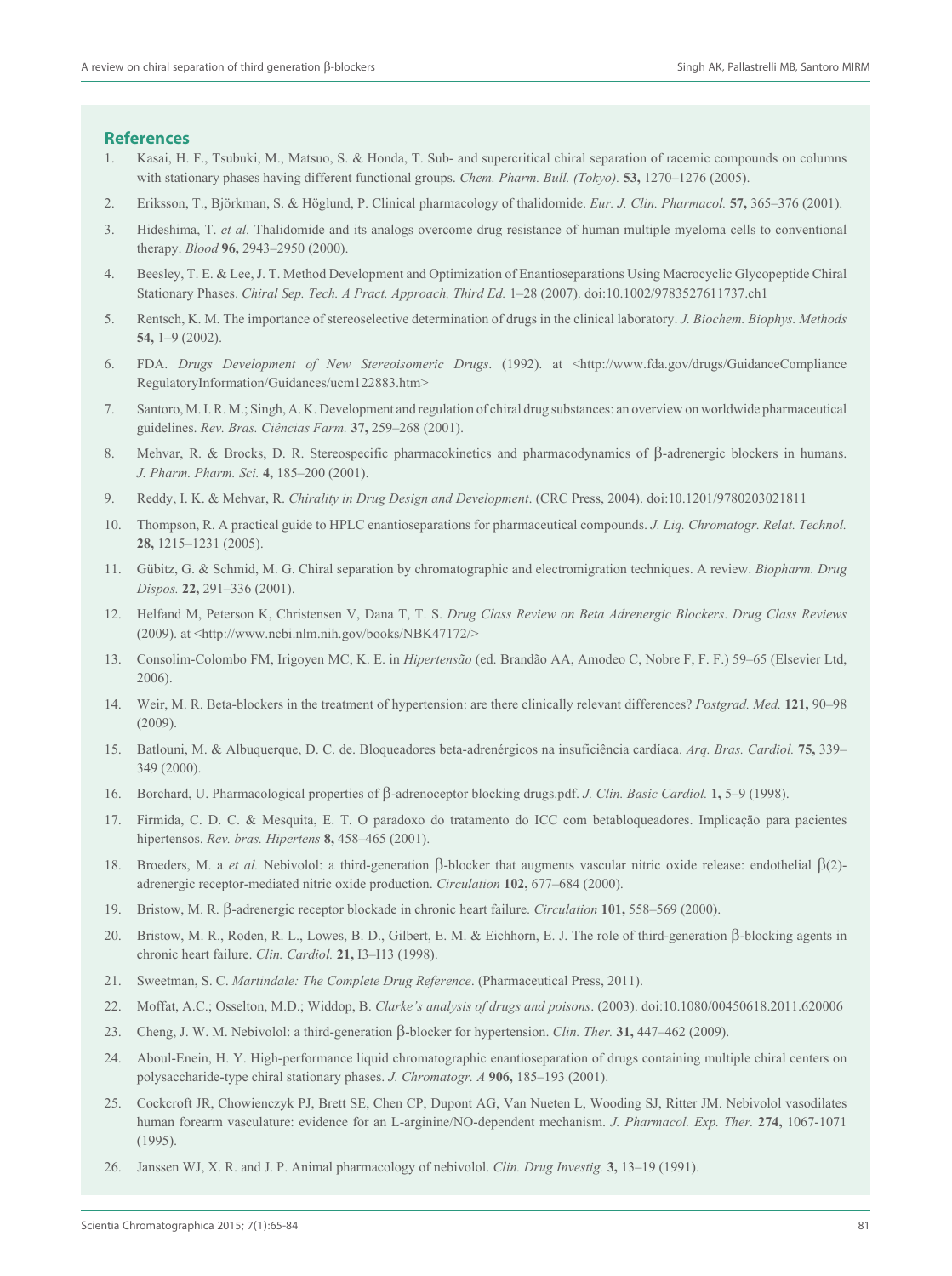- 27. Michael R. Bristow, J. D. P. Methods and compositions involving (S)-bucindolol. (2011). at <https://www.google.com/patents/ US8946284>
- 28. Magiera, S., Adolf, W. & Baranowska, I. Simultaneous chiral separation and determination of carvedilol and 5′-hydroxyphenyl carvedilol enantiomers from human urine by high performance liquid chromatography coupled with fluorescent detection. *Cent. Eur. J. Chem.* **11,** 2076–2087 (2013).
- 29. VanDenBosch, C., Massart, D. L. & Lindner, W. Evaluation of six chiral stationary phases in LC for their selectivity towards drug enantiomers. *J. Pharm. Biomed. Anal.* **10,** 895–908 (1992).
- 30. Younes, A. a., Mangelings, D. & Vander Heyden, Y. Chiral separations in normal-phase liquid chromatography: Enantioselectivity of recently commercialized polysaccharide-based selectors. Part II. Optimization of enantioselectivity. *J. Pharm. Biomed. Anal.* **56,** 521–537 (2011).
- 31. Mosiashvili, L., Chankvetadze, L., Farkas, T. & Chankvetadze, B. On the effect of basic and acidic additives on the separation of the enantiomers of some basic drugs with polysaccharide-based chiral selectors and polar organic mobile phases. *J. Chromatogr. A* **1317,** 167–174 (2013).
- 32. Ates, H., Mangelings, D. & Vander Heyden, Y. Chiral separations in polar organic solvent chromatography: Updating a screening strategy with new chlorine-containing polysaccharide-based selectors. *J. Chromatogr. B Anal. Technol. Biomed. Life Sci.* **875,** 57–64 (2008).
- 33. De Klerck, K., Mangelings, D., Clicq, D., De Boever, F. & Vander Heyden, Y. Combined use of isopropylamine and trifluoroacetic acid in methanol-containing mobile phases for chiral supercritical fluid chromatography. *J. Chromatogr. A* **1234,** 72–79 (2012).
- 34. Saito, M. *et al.* Enantioselective and highly sensitive determination of carvedilol in human plasma and whole blood after administration of the racemate using normal-phase high-performance liquid chromatography. *J. Chromatogr. B Anal. Technol. Biomed. Life Sci.* **843,** 73–77 (2006).
- 35. Dingenen, J. Polysaccharide phases in enatioseparation. In: *A Practical Approach To Chiral Separations By Liquid Chromatography* (ed. G. Subramanian) 147–150 (VCH, 1994).
- 36. Younes, A. a., Mangelings, D. & Vander Heyden, Y. Chiral separations in normal-phase liquid chromatography: Enantioselectivity of recently commercialized polysaccharide-based selectors. Part II. Optimization of enantioselectivity. *J. Pharm. Biomed. Anal.* **56,** 521–537 (2011).
- 37. Vandenbosch, C., Lindner, W. & Massart, D. L. Evaluation of the enantioselectivity of an ovomucoid and a cellulase chiral stationary phase towards a set of β blocking agents. *Anal. Chim. Acta* **270,** 1–12 (1992).
- 38. Younes, A. a., Mangelings, D. & Vander Heyden, Y. Chiral separations in reversed-phase liquid chromatography: Evaluation of several polysaccharide-based chiral stationary phases for a separation strategy update. *J. Chromatogr. A* **1269,** 154–167 (2012).
- 39. Ji, B. Chiral separation of carvedilol enantiomers by HPLC using chiralcel. *Fenxi Ceshi Xuebao* **26,** 585–586 (2007).
- 40. Medvedovici, A. *et al.* Achiral-chiral LC/LC-FLD coupling for determination of carvedilol in plasma samples for bioequivalence purposes. *J. Chromatogr. B Anal. Technol. Biomed. Life Sci.* **850,** 327–335 (2007).
- 41. Clohs, L. & McErlane, K. M. Comparison between capillary electrophoresis and high-performance liquid chromatography for the stereoselective analysis of carvedilol in serum. *J. Pharm. Biomed. Anal.* **31,** 407–412 (2003).
- 42. Vandenbosch, C., Hamoir, T., Massart, D. L. & Lindner, W. Evaluation of the enantioselectivity towards β-blocking agents of the α1-glycoprotein type chiral stationary phase: Chiral AGP glycoprotein type chiral stationary phase: Chiral AGP. *Chromatographia* **33,** 454–462 (1992).
- 43. Poggi, J. C. *et al.* Analysis of carvedilol enantiomers in human plasma using chiral stationary phase column and liquid chromatography with tandem mass spectrometry. *Chirality* **24,** 209–214 (2012).
- 44. Fairhurst, R. E., Chassaing, C., Venn, R. F. & Mayes, A. G. A direct comparison of the performance of ground, beaded and silicagrafted MIPs in HPLC and Turbulent Flow Chromatography applications. *Biosensors and Bioelectronics* **20,** 1098–1105 (2004).
- 45. Chang, S. C., Reid, G. L., Chen, S., Chang, C. D. & Armstrong, D. W. Evaluation of a new polar—organic high-performance liquid chromatographic mobile phase for cyclodextrin-bonded chiral stationary phases. *TrAC Trends Anal. Chem.* **12,** 144–153 (1993).
- 46. Dakers, J. M., Boulton, D. W. & Fawcett, J. P. Sensitive chiral high-performance liquid chromatographic assay for labetalol in biological fluids. *J. Chromatogr. B Biomed. Appl.* **704,** 215–220 (1997).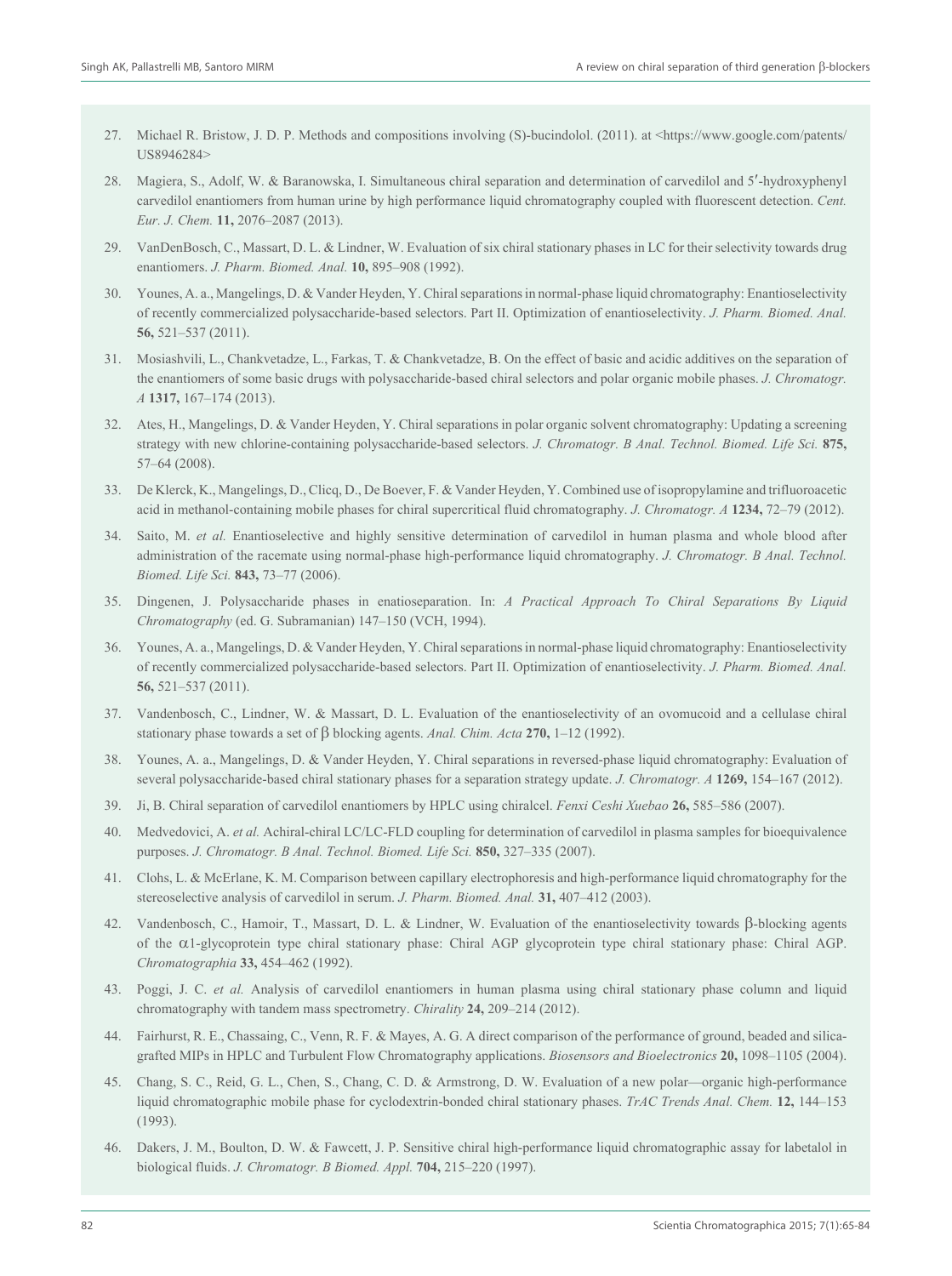- 47. Doroudian, a, Yeleswaram, K., Rurak, D. W., Abbott, F. S. & Axelson, J. E. Sensitive high-performance liquid chromatographic method for direct separation of labetalol stereoisomers in biological fluids using an alpha 1-acid glycoprotein stationary phase. *J. Chromatogr.* **619,** 79–86 (1993).
- 48. Xu, B. J., Zhang, D. T., Shen, B. C. & Xu, X. Z. Enantioseparation of seven amino alcohols on teicoplanin chiral column. *Chinese J. Anal. Chem.* **35,** 55–60 (2007).
- 49. Zhang, Y. & McConnell, O. Simulated moving columns technique for chiral liquid chromatography. *J. Chromatogr. A* **1028,** 227–238 (2004).
- 50. Barbato, F., Carpentiero, C., Grumetto, L. & La Rotonda, M. I. Enantioselective retention of β-blocking agents on human serum albumin and α1-acid glycoprotein HPLC columns: Relationships with different scales of lipophilicity. *Eur. J. Pharm. Sci.* **38,** 472–478 (2009).
- 51. Chassaing, C. & Thienpont, A. Regioselective carbamoylated and benzoylated cellulose for the separation of enantiomers in highperformance liquid chromatography. *J. Chromatogr. A* **738,** 157–167 (1996).
- 52. Zhong, Q. *et al.* Development of dinitrophenylated cyclodextrin derivatives for enhanced enantiomeric separations by highperformance liquid chromatography. *J. Chromatogr. A* **1115,** 19–45 (2006).
- 53. Zhao, J. *et al.* Preparation and application of rifamycin-capped (3-(2-O-β-cyclodextrin)-2-hydroxypropoxy)-propylsilylappended silica particles as chiral stationary phase for high-performance liquid chromatography. *Talanta* **83,** 286–290 (2010).
- 54. Schill, G., Wainer, I. W. & Barkan, S. a. Chiral separations of cationic and anionic drugs on an alpha 1-acid glycoprotein-bonded stationary phase (EnantioPac). II. Influence of mobile phase additives and pH on chiral resolution and retention. *J. Chromatogr.* **365,** 73–88 (1986).
- 55. Aboul-Enein, H. Y. & Ali, I. in *Methods in molecular biology (Clifton, N.J.)* (ed. Gerald Gübitz, M. G. S.) **243,** 183–196 (2004).
- 56. Castells, C. B. & Carr, P. W. Fast enantioseparations of basic analytes by high-performance liquid chromatography using cellulose tris(3,5-dimethylphenylcarbamate)-coated zirconia stationary phases. *J. Chromatogr. A* **904,** 17–33 (2000).
- 57. Felix, G. Regioselectively modified polysaccharide derivatives as chiral stationary phases in high-performance liquid chromatography. *J. Chromatogr. A* **906,** 171–184 (2001).
- 58. Grellet, J., Michel-Gueroult, P., Ducint, D. & Saux, M. C. Sensitive high-performance liquid chromatographic method for the determination of labetalol diastereoisomers in plasma samples without derivatization. *J. Chromatogr. B Biomed. Appl.* **652,** 59–66 (1994).
- 59. Carvalho, T. M. D. J. P. *et al.* Stereoselective analysis of labetalol in human plasma by LC-MS/MS: Application to pharmacokinetics. *Chirality* **21,** 738–744 (2009).
- 60. Wang, Y., Young, D. J., Tan, T. T. Y. & Ng, S. C. ' Click' preparation of hindered cyclodextrin chiral stationary phases and their efficient resolution in high performance liquid chromatography. *J. Chromatogr. A* **1217,** 7878–7883 (2010).
- 61. Welch, C. J. & Perrin, S. R. Improved chiral stationary phase for β-blocker enantioseparations. *J. Chromatogr. A* **690,** 218–225 (1995).
- 62. Hermansson, J. Enantiomeric separation of drugs and related compounds based on their interaction with α1-acid glycoprotein. *TrAC Trends Anal. Chem.* **8,** 251–259 (1989).
- 63. Al-Othman, Z. a. & Ali, I. Rapid and economic chiral-HPLC method of nebivolol enantiomers resolution in dosage formulation. *Biomed. Chromatogr.* **26,** 775–780 (2012).
- 64. Ali, I. & Aboul-Enein, H. Y. Enantioseparation of some clinically used drugs by HPLC using cellulose Tris (3,5-dichlorophenylcarbamate) chiral stationary phase. *Biomed. Chromatogr.* **17,** 113–117 (2003).
- 65. De Klerck, K., Vander Heyden, Y. & Mangelings, D. Generic chiral method development in supercritical fluid chromatography and ultra-performance supercritical fluid chromatography. *J. Chromatogr. A* **1363,** 311–322 (2014).
- 66. Ghanem, A., Hoenen, H. & Aboul-Enein, H. Y. Application and comparison of immobilized and coated amylose tris-(3,5 dimethylphenylcarbamate) chiral stationary phases for the enantioselective separation of β-blockers enantiomers by liquid chromatography. *Talanta* **68,** 602–609 (2006).
- 67. Ali, I., Saleem, K., Gaitonde, V. D., Aboul-Enein, H. Y. & Hussain, I. Chiral separations of some β-adrenergic agonists and antagonists on AmyCoat column by HPLC. *Chirality* **22,** 24–28 (2010).